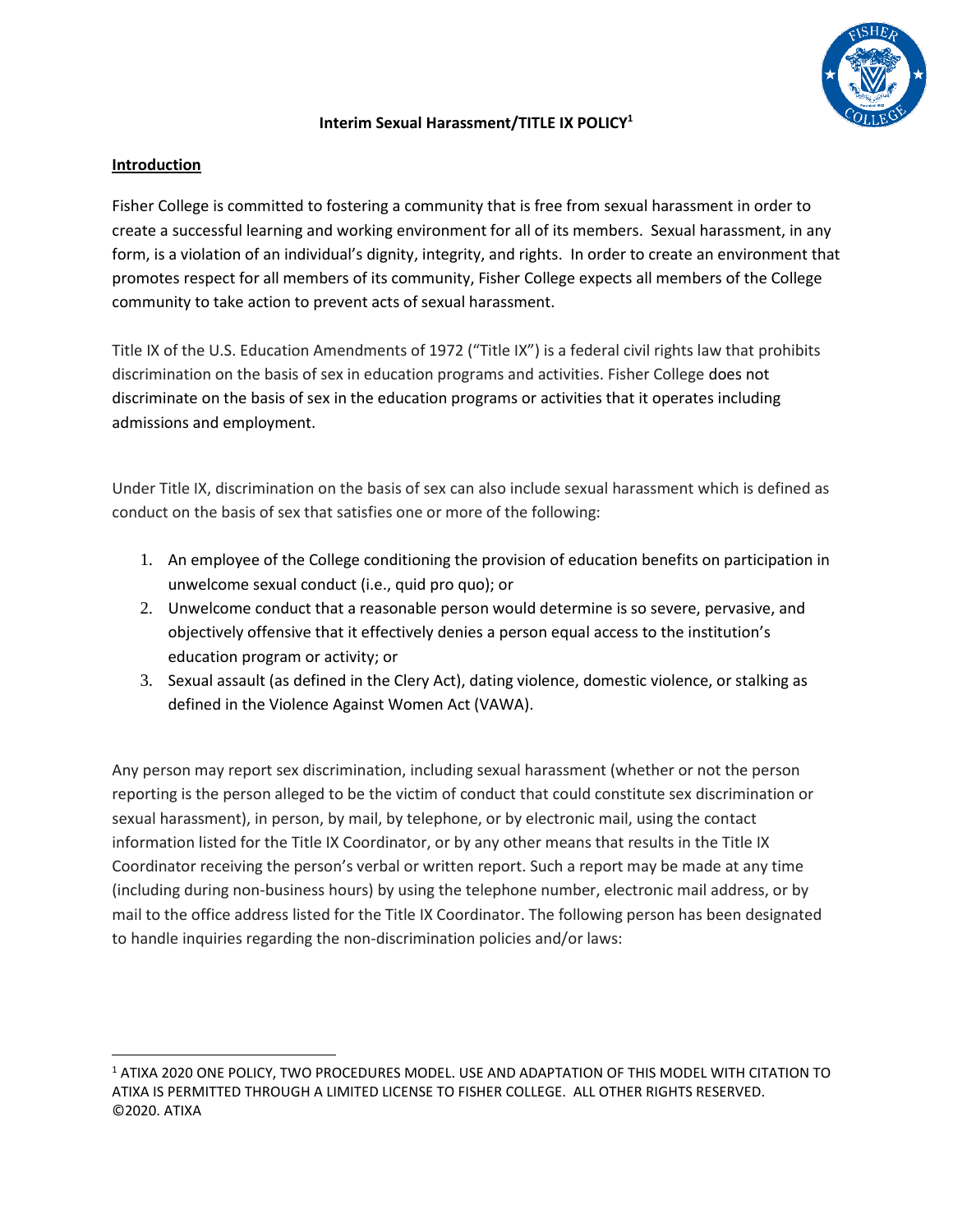Ellen Lyon, Title IX Coordinator Fisher College, 118 Beacon Street, Office 116-11 Boston, MA 02116, T. 617-236-8812, Email. [elyons@fisher.edu.](about:blank)

The dedicated Fisher College Title IX Hotline is 617-236-5409. This line is checked daily. Fisher College's Title IX Policy provides information on Fisher's grievance procedures and grievance process, including how to report or file a complaint of sex discrimination, how to report or file a formal complaint of sexual harassment, and how Fisher will respond. This information may also be found in the Student Code of Conduct at www.fisher.edu/academic

Inquiries about the application of Title IX may be referred to Fisher's Title IX Coordinator, to the Assistant Secretary of the Department of Education, or both. The Assistant Secretary contact information is

U.S. Department of Education Office of Postsecondary Education400 Maryland Avenue, S.W. Washington, DC 20202, Main Telephone: 202-453-6914.

# **POLICY: Sexual Harassment, Including Sexual Assault, Dating Violence, Domestic Violence, Stalking, and Retaliation**

#### 1. Glossary

- *Advisor* means a person chosen by a party or appointed by the institution to accompany the party to meetings related to the resolution process, to advise the party on that process, and to conduct cross-examination for the party at the hearing, if any.
- *Complainant* means an individual who is alleged to be the victim of conduct that could sexual harassment based on a protected class; or retaliation for engaging in a protected activity.
- *Complaint (formal)* means a document submitted or signed by a Complainant or signed by the Title IX Coordinator alleging sexual harassment or retaliation for engaging in a protected activity against a Respondent and requesting that the College investigate the allegation.
- *Confidential Resource* means an employee who is not a Mandated Reporter of notice of harassment and/or retaliation (irrespective of Clery Act Campus Security Authority status).
- *Day* means a business day when the College is in normal operation.
- *Education program or activity* means locations, events, or circumstances where College exercises substantial control over both the Respondent and the context in which the sexual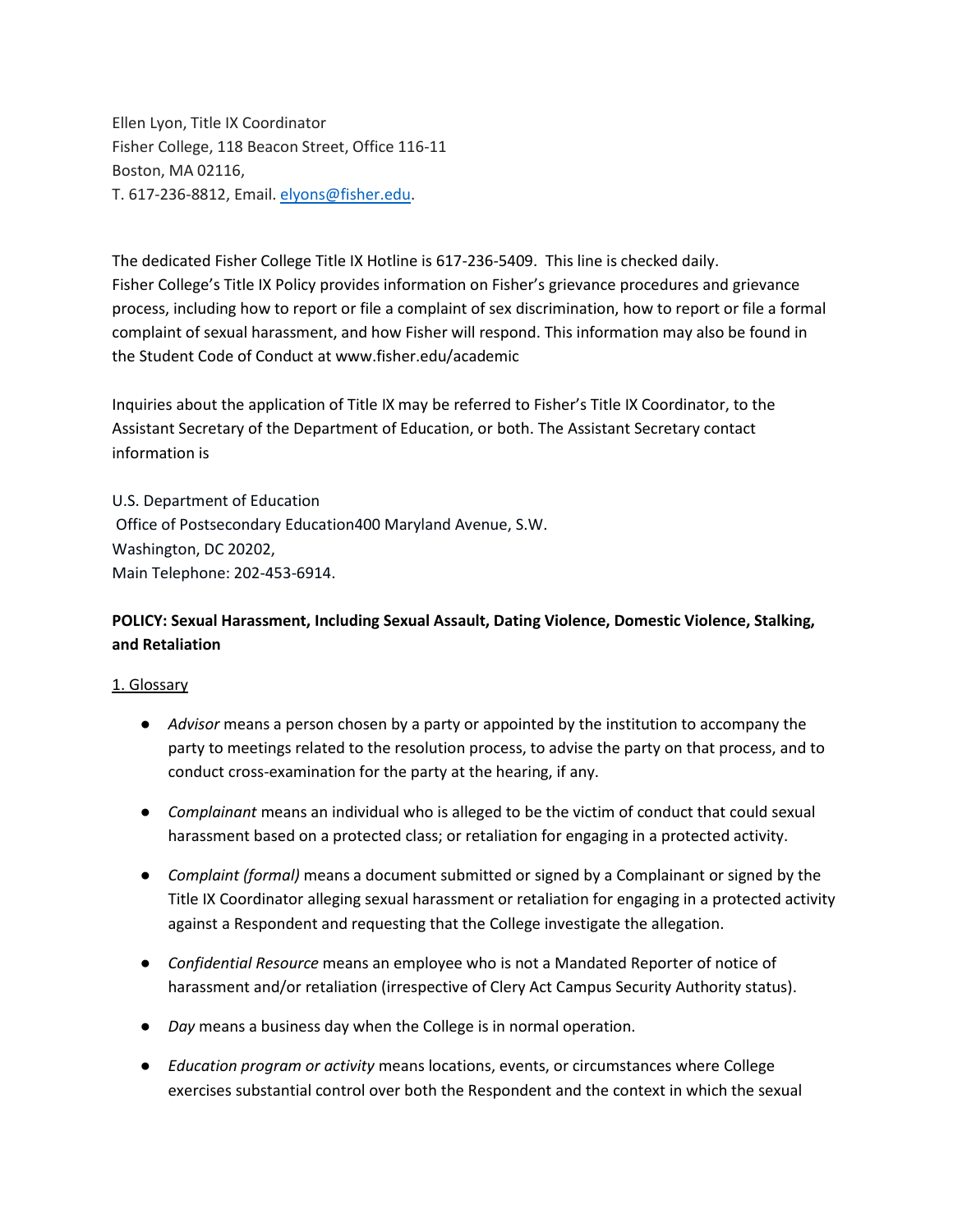harassment occurs and also includes any building owned or controlled by a student organization that is officially recognized by the College.

- *Final Determination:* A conclusion by the standard of proof that the alleged conduct did or did not violate policy.
- *Finding:* A conclusion by the standard of proof that the conduct did or did not occur as alleged (as in a "finding of fact").
- *Formal Grievance Process* means "Process A," a method of formal resolution designated by the College to address conduct that falls within the policies included below, and which complies with the requirements of the Title IX regulations (34 CFR §106.45).
- *Grievance Process Pool* includes any investigators, hearing officers, appeal officers, and Advisors who may perform any or all of these roles (though not at the same time or with respect to the same case).
- *Hearing Decision-maker* refers to those who have decision-making and sanctioning authority within the College's Formal Grievance process.
- *Investigator* means the person or persons charged by a College with gathering facts about an alleged violation of this Policy, assessing relevance and credibility, synthesizing the evidence, and compiling this information into an investigation report and file of directly related evidence.
- *Mandated Reporter* means an employee of the College who is obligated by policy to share knowledge, notice, and/or reports of harassment and/or retaliation with the Title IX Coordinator [and/or their supervisor].<sup>2</sup>
- *Notice* means that an employee, student, or third-party informs the Title IX Coordinator or other Official with Authority of the alleged occurrence of harassing, discriminatory, and/or retaliatory conduct.
- *Official with Authority* (OWA) means an employee of the College explicitly vested with the responsibility to implement corrective measures for sexual harassment and/or retaliation on behalf of the College.
- *Parties* include the Complainant(s) and Respondent(s), collectively.

 $\overline{\phantom{a}}$ 

● *Process A* means the Formal Grievance Process detailed below and defined above.

<sup>&</sup>lt;sup>2</sup> Not to be confused with those mandated by state law to report child abuse, elder abuse, and/or abuse of individuals with disabilities to appropriate officials, though these responsibilities may overlap with those who have mandated reporting responsibility in this Policy.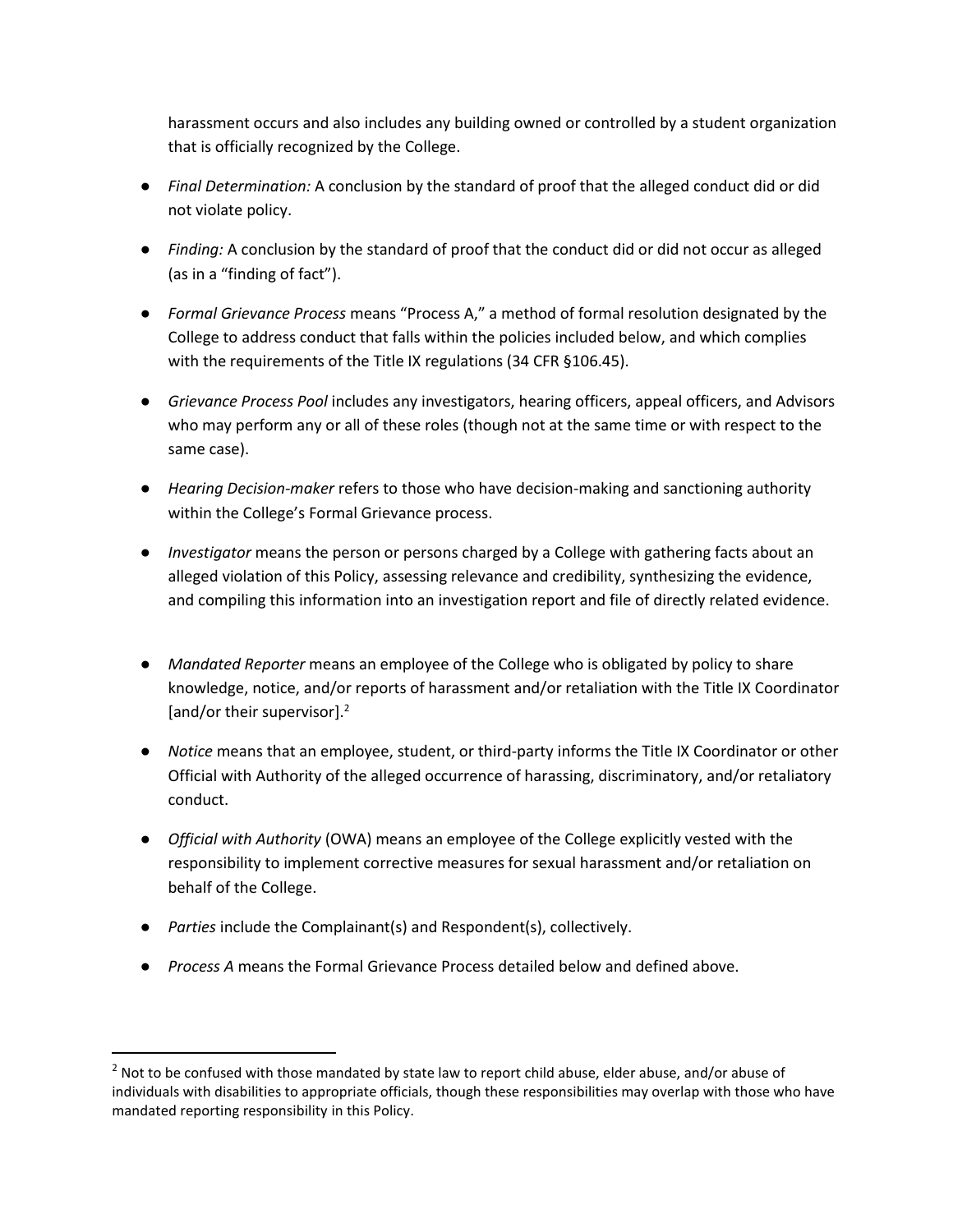- *Process B* means any process designated by the College to apply only when Process A does not, as determined by the Title IX Coordinator.
- *College* means a postsecondary education program that is a College of federal funding.
- *Remedies* are post-finding actions directed to the Complainant and/or the community as mechanisms to address safety, prevent recurrence, and restore access to the College's educational program.
- *Respondent* means an individual who has been reported to be the perpetrator of conduct that could constitute sexual harassment or retaliation for engaging in a protected activity.
- *Resolution* means the result of an informal or Formal Grievance Process.
- *Sanction* means a consequence imposed by the College on a Respondent who is found to have violated this policy.
- *Sexual Harassment* is the umbrella category including the offenses of sexual harassment, sexual assault, stalking, and dating violence and domestic violence.
- *Title IX Coordinator* is at least one official designated by the College to ensure compliance with Title IX and the Fisher College's Title IX program. References to the Coordinator throughout this policy may also encompass a designee of the Coordinator for specific tasks.
- *Title IX Team* refers to the Title IX Coordinator, any deputy coordinators, and any person assigned or engaged as an Advisor, Hearing Officer, or Appeal Officer.

## 2. Rationale for Policy

Fisher College is committed to providing a workplace and educational environment, as well as other benefits, programs, and activities that are free from sexual harassment and retaliation. To ensure compliance with federal and state civil rights laws and regulations, and to affirm its commitment to promoting the goals of fairness and equity in all aspects of the educational program or activity,

Fisher College has developed internal policies and procedures that provide a prompt, fair, and impartial process for those involved in an allegation sexual harassment or retaliation. Fisher College values and upholds the equal dignity of all members of its community and strives to balance the rights of the parties in the grievance process during what is often a difficult time for all those involved.

#### 3. Applicable Scope

The core purpose of this policy is the prohibition of sexual harassment and retaliation. When an alleged violation of this policy is reported, the allegations are subject to resolution using Fisher College's "Process A" (Title IX Process) or "Process B", (Student Conduct Process or Employee Discipline Process) as determined by the Title IX Coordinator, and as detailed below.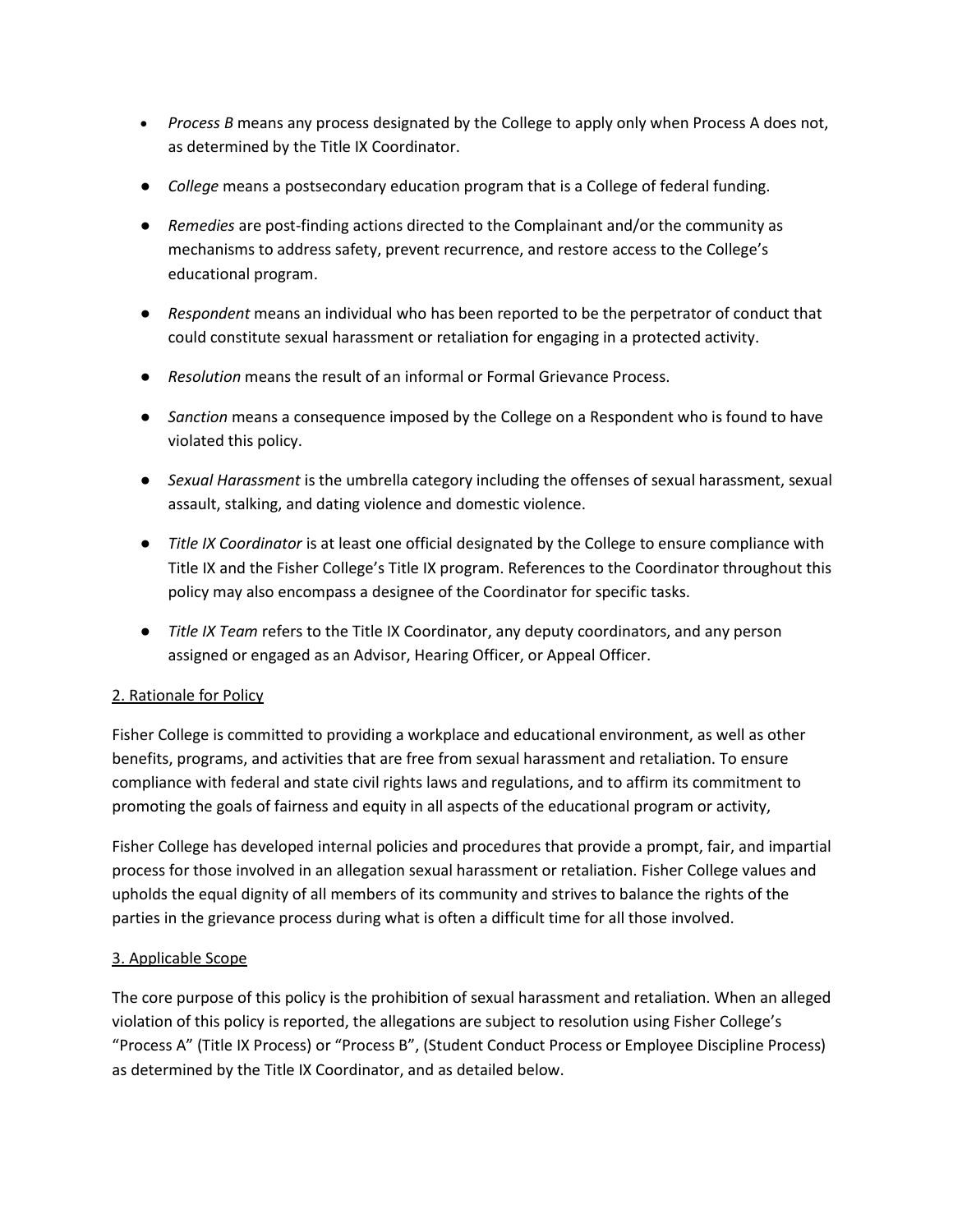When the Respondent is a member of the Fisher College community, a grievance process may be available regardless of the status of the Complainant, who may or may not be a member of the Fisher College community. This community includes, but is not limited to, students,<sup>3</sup> student organizations, faculty, administrators, staff, and third parties such as guests, visitors, and volunteers.

The procedures below may be applied to incidents, to patterns, and/or to the campus climate, all of which may be addressed and investigated in accordance with this policy.

#### 4. Title IX Coordinator

Ellen Lyons serves as the Title IX Coordinator and oversees implementation of this policy. The Title IX Coordinator as the primary responsibility for coordinating Fisher College's efforts related to the intake, investigation, resolution, and implementation of supportive measures to stop, remediate, and prevent sexual harassment, and retaliation prohibited under this policy.

#### 5. Independence and Conflict-of-Interest

The Title IX Coordinator acts with independence and authority free from bias and conflicts of interest. The Title IX Coordinator oversees all resolutions under this policy and these procedures.

The members of the Title IX Team are vetted and trained to ensure they are not biased for or against any party in a specific case, or for or against Complainants and/or Respondents, generally.

To raise any concern involving bias or conflict of interest by the Title IX Coordinator, contact the Fisher College Interim President, Steve Rich[, srich@fisher.edu,](about:blank) 617-236-8832. Concerns of bias or a potential conflict of interest by any other Title IX Team member should be raised with the Title IX Coordinator.

Reports of misconduct committed by the Title IX Coordinator should be reported to Fisher College Interim President Steve Rich[, srich@fisher.edu,](about:blank) 617-236-8832, or designee. Reports of misconduct committed by any other Title IX Team member should be reported to the Title IX Coordinator.

#### 6. Administrative Contact Information

 $\overline{a}$ 

Complaints or notice of alleged policy violations, or inquiries about or concerns regarding this policy and procedures, may be made internally to:

Ellen Lyons, Title IX Coordinator Fisher College, 118 Beacon Street, Boston, MA 02116. 617-236-8812[, elyons@fisher.edu](about:blank)

You can also call the Title IX hotline at 617-236-5409.

 $3$  For the purpose of this policy, the College defines "student" as any individual who has accepted an offer of admission, or who is registered or enrolled for credit or non-credit bearing coursework, and who maintains an ongoing relationship with Fisher College.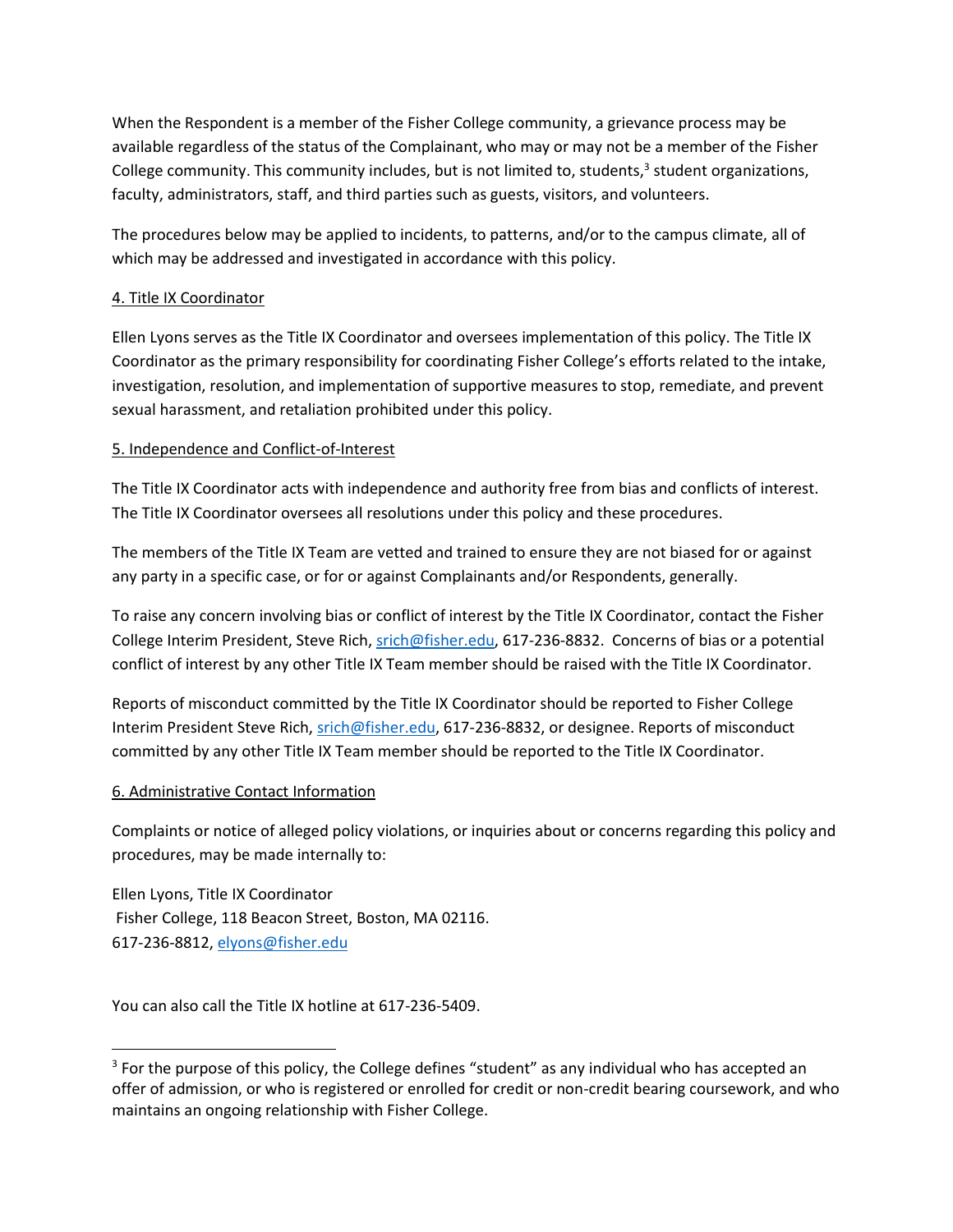Fisher College has determined that the following administrators are Officials with Authority to address and correct sexual harassment and/or retaliation. In addition to the Title IX Team members listed above, these Officials with Authority listed below may also accept notice or complaints on behalf of the College.

| Steven Rich         | Interim President                | srich@fisher.edu      | 617-236-8810 |
|---------------------|----------------------------------|-----------------------|--------------|
| Janet Kuser         | Vice President for Academic      | jkuser@fisher.edu     | 617-236-5458 |
|                     | <b>Affairs</b>                   |                       |              |
| Robert Melaragni    | Vice President of Enrollment     | rmelaragni@fisher.edu | 617-670-4401 |
|                     | Management                       |                       |              |
| Brenda Sanchez      | Vice President of                | Bsanchez@fisher.edu   | 617-236-8859 |
|                     | Advancement and Alumni           |                       |              |
|                     | <b>Relations</b>                 |                       |              |
| Kathleen Ehlers     | Vice President for Online,       | kehlers@fisher.edu    | 617-670-4501 |
|                     | <b>Graduate and Professional</b> |                       |              |
|                     | <b>Studies</b>                   |                       |              |
| Shiela Lally        | Dean of Students                 | slally@fisher.edu     | 617-670-4422 |
| Jeffrey Conrad      | Interim Vice President of        | jconrad@fisher.edu    | 617-236-8831 |
|                     | Finance                          |                       |              |
| <b>Brian Perrin</b> | Chief, Fisher College Campus     | bperrin@fisher.edu    | 617-236-5451 |
|                     | Police                           |                       |              |
| <b>Scott Dulin</b>  | <b>Athletics Director</b>        | sdulin@fisher.edu     | 617-438-9945 |

The College has also classified most employees as Mandated Reporters of any knowledge they have that a member of the community is experiencing sexual harassment and/or retaliation.

The section below on Mandated Reporting details which employees have this responsibility and their duties, accordingly.

Inquiries may be made externally to:

Office for Civil Rights (OCR) U.S. Department of Education 400 Maryland Avenue, SW Washington, D.C. 20202-1100

Customer Service Hotline #: (800) 421-3481 Facsimile: (202) 453-6012 TDD#: (877) 521-2172 Email: [OCR@ed.gov](about:blank) Web: [http://www.ed.gov/ocr](about:blank)

For complaints involving employees:

The United States Equal Employment Opportunity Commission ("EEOC"), John F. Kennedy Federal Building, 475 Government Center, Boston, MA 02203, 1-800-669-4000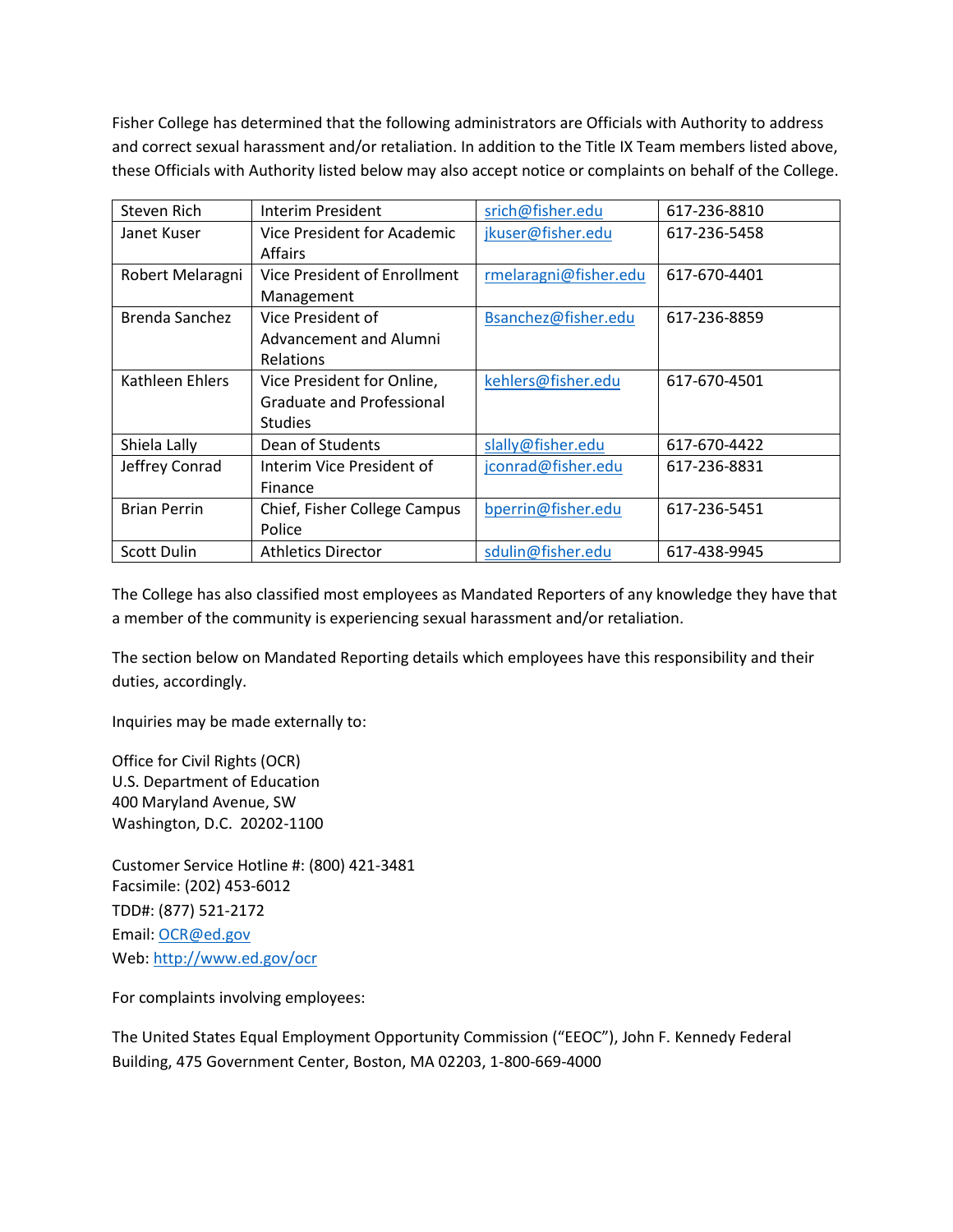The Massachusetts Commission Against Discrimination ("MCAD"), One Ashburton Place Sixth Floor, Room 601, Boston, MA 02108, 617-994-6000

### 7. Notice/Complaints of Sexual Harassment and/or Retaliation

Notice or complaints of sexual harassment and/or retaliation may be made using any of the following options:

1) File a complaint with, or give verbal notice to, the Title IX Coordinator at

Ellen Lyons, Title IX Coordinator Fisher College, 118 Beacon Street, Boston, MA 02116. 617-236-8812, [elyons@fisher.edu](about:blank)

You can also call the Title IX hotline at 617-236-5409. A complaint or verbal notice may be made to any or any Official with Authority or Mandated Reporter as described above.

Such a report may be made at any time (including during non-business hours) by using the telephone number or email address, or by mail to the office address, listed for the Title IX Coordinator or any other official listed.

[2) Anonymous reports are accepted but can give rise to a need to investigate. Fisher College tries to provide supportive measures to all Complainants, which is impossible with an anonymous report. Because reporting carries no obligation to initiate a formal response, and as Fisher College respects Complainant requests to dismiss complaints unless there is a compelling threat to health and/or safety, the Complainant is largely in control and should not fear a loss of privacy by making a report that allows Fisher College to discuss and/or provide supportive measures.

A Formal Complaint means a document submitted or signed by the Complainant or signed by the Title IX Coordinator alleging a policy violation by a Respondent and requesting that Fisher College investigate the allegation(s).

A complaint may be filed with the Title IX Coordinator in person, by mail, or by electronic mail, by using the contact information in the section immediately above, or as described in this section. As used in this paragraph, the phrase "document filed by a Complainant" means a document or electronic submission (such as by electronic mail) that contains the Complainant's physical or digital signature, or otherwise indicates that the Complainant is the person filing the complaint, and requests that the College investigate the allegations.

If notice is submitted in a form that does not meet this standard, the Title IX Coordinator will contact the Complainant to ensure that it is filed correctly.

#### 8. Supportive Measures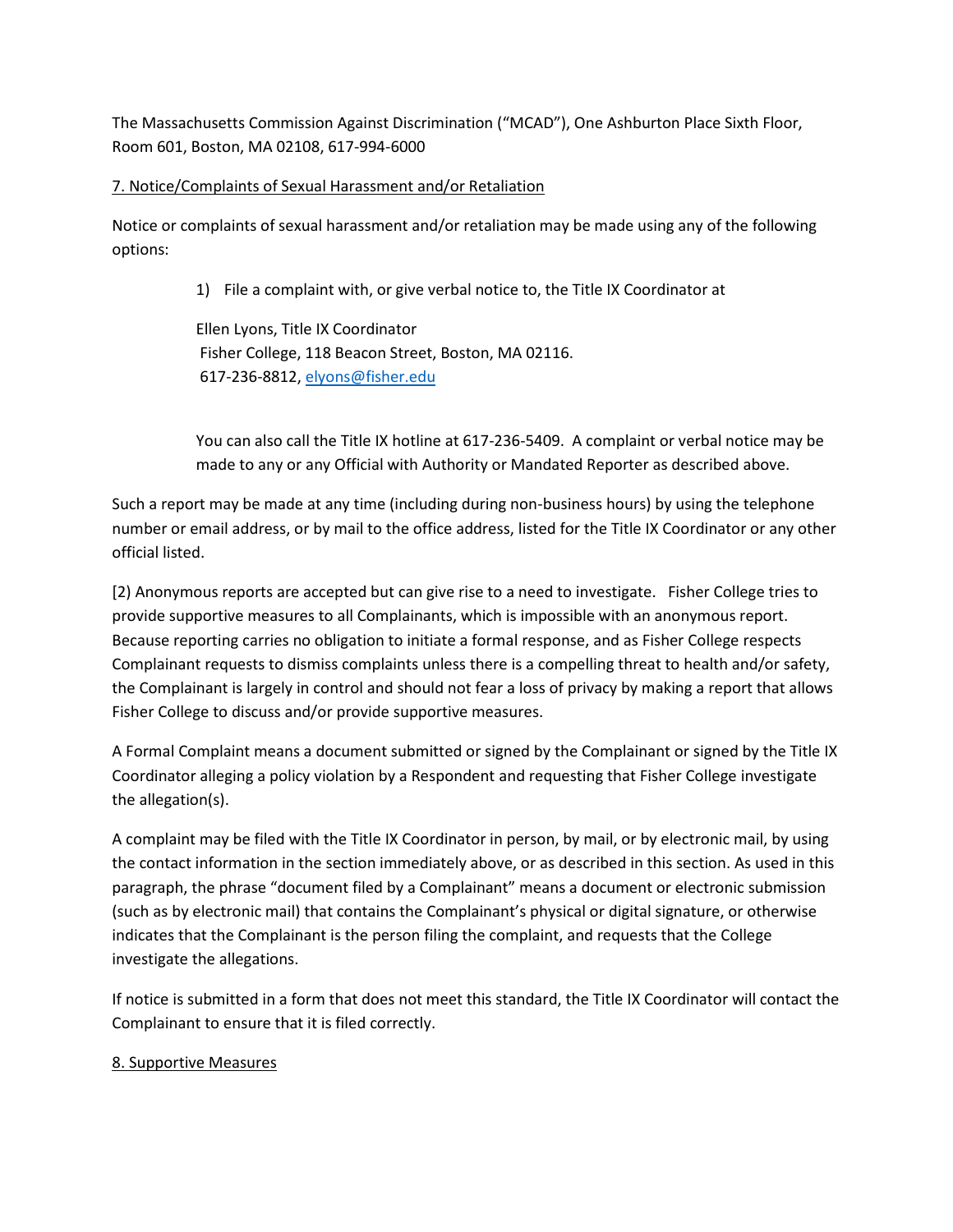Fisher College will offer and implement appropriate and reasonable supportive measures to the parties upon notice of alleged sexual harassment and/or retaliation.

Supportive measures are non-disciplinary, non-punitive individualized services offered as appropriate, as reasonably available, and without fee or charge to the parties to restore or preserve access to Fisher College's education program or activity, including measures designed to protect the safety of all parties or the College's educational environment, and/or deter sexual harassment and/or retaliation.

The Title IX Coordinator promptly makes supportive measures available to the parties upon receiving notice or a complaint. At the time that supportive measures are offered, Fisher College will inform the Complainant, in writing, that they may file a formal complaint with the College either at that time or in the future, if they have not done so already.

The Title IX Coordinator works with the Complainant to ensure that their wishes are taken into account with respect to the supportive measures that are planned and implemented.

Fisher College will maintain the privacy of the supportive measures, provided that privacy does not impair the College's ability to provide the supportive measures. The College will act to ensure as minimal an academic/occupational impact on the parties as possible.

Fisher College will implement measures in a way that does not unreasonably burden the other party.

These actions may include, but are not limited to:

- Referral to counseling, medical, and/or other healthcare services
- Referral to the Employee Assistance Program
- Referral to community-based service providers
- Student financial aid counseling
- Education to the institutional community or community subgroup(s)
- Altering campus housing assignment(s)
- Altering work arrangements for employees or student-employees
- Safety planning
- Providing campus safety escorts
- Providing transportation accommodations
- Implementing contact limitations (no contact orders) between the parties
- Academic support, extensions of deadlines, or other course/program-related adjustments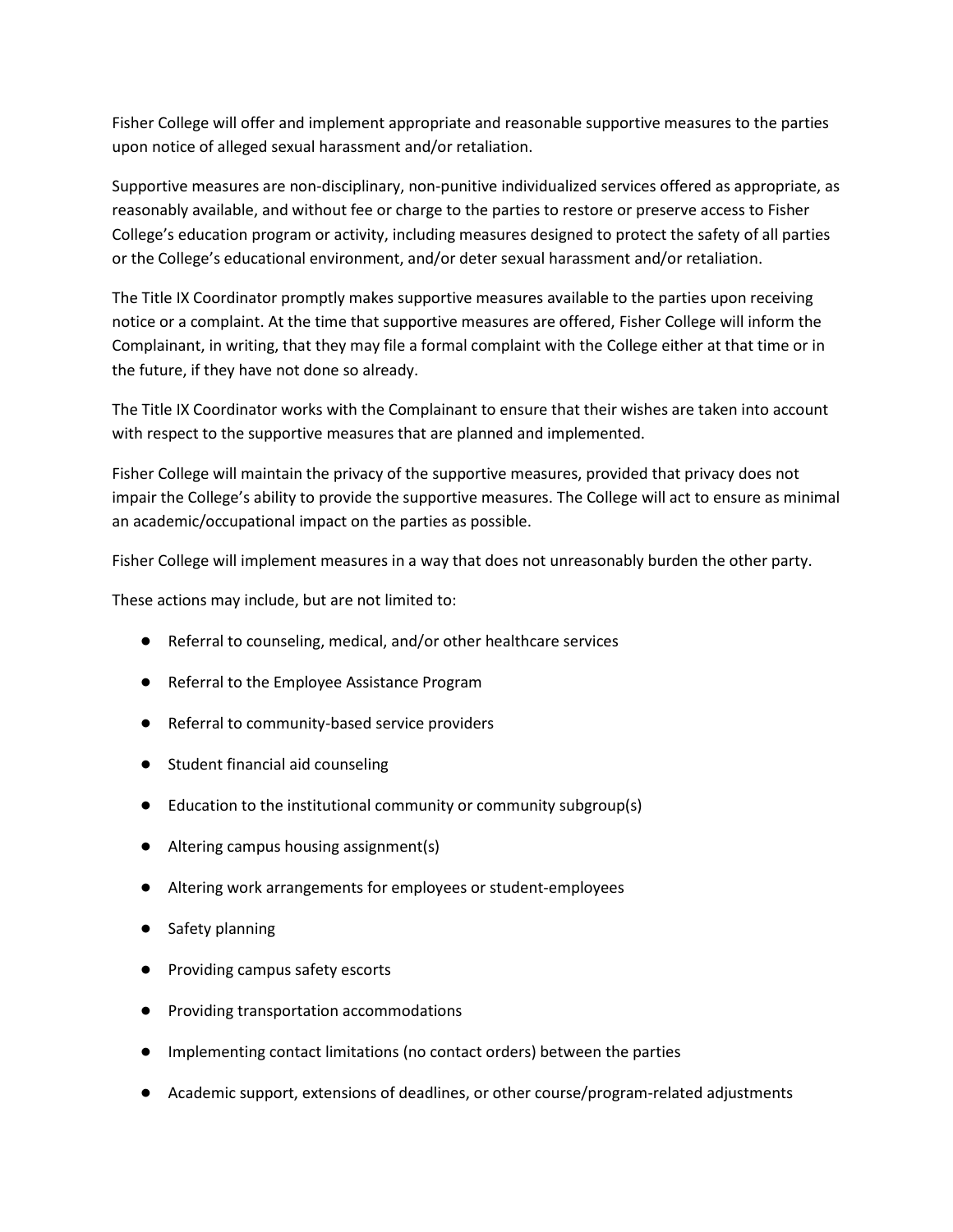- Trespass, Persona Non Grata (PNG), or Be-On-the-Lookout (BOLO) orders
- Timely Warnings
- Class schedule modifications, withdrawals, or leaves of absence
- Increased security and monitoring of certain areas of the campus
- Any other actions deemed appropriate by the Title IX Coordinator

Violations of no contact orders will be referred to appropriate student or employee conduct processes for enforcement.

#### 9. Emergency Removal

Fisher College can act to remove a student Respondent entirely or partially from its education program or activities on an emergency basis when an individualized safety and risk analysis has determined that an immediate threat to the physical health or safety of any student or other individual justifies removal.

This risk analysis is performed by the Title IX Coordinator in conjunction with the Students of Concern Committee using its standard objective violence risk assessment procedures.

In all cases in which an emergency removal is imposed, the studentwill be given notice of the action and the option to request to meet with the Title IX Coordinator prior to such action/removal being imposed, or as soon thereafter as reasonably possible, to show cause why the action/removal should not be implemented or should be modified.

This meeting is not a hearing on the merits of the allegation(s), but rather is an administrative process intended to determine solely whether the emergency removal is appropriate.

When this meeting is not requested in a timely manner, objections to the emergency removal will be deemed waived.

A Complainant and their Advisor may be permitted to participate in this meeting if the Title IX Coordinator determines it is equitable to do so.

This section also applies to any restrictions that a coach or athletic administrator may place on a student-athlete arising from allegations related to Title IX. There is no appeal process for emergency removal decisions.

A Respondent may be accompanied by an Advisor of their choice when meeting with the Title IX Coordinator for the show cause meeting. The Respondent will be given access to a written summary of the basis for the emergency removal prior to the meeting to allow for adequate preparation.

The Title IX Coordinator has sole discretion under this policy to implement or stay an emergency removal and to determine the conditions and duration. Violation of an emergency removal under this policy will be grounds for discipline, which may include expulsion.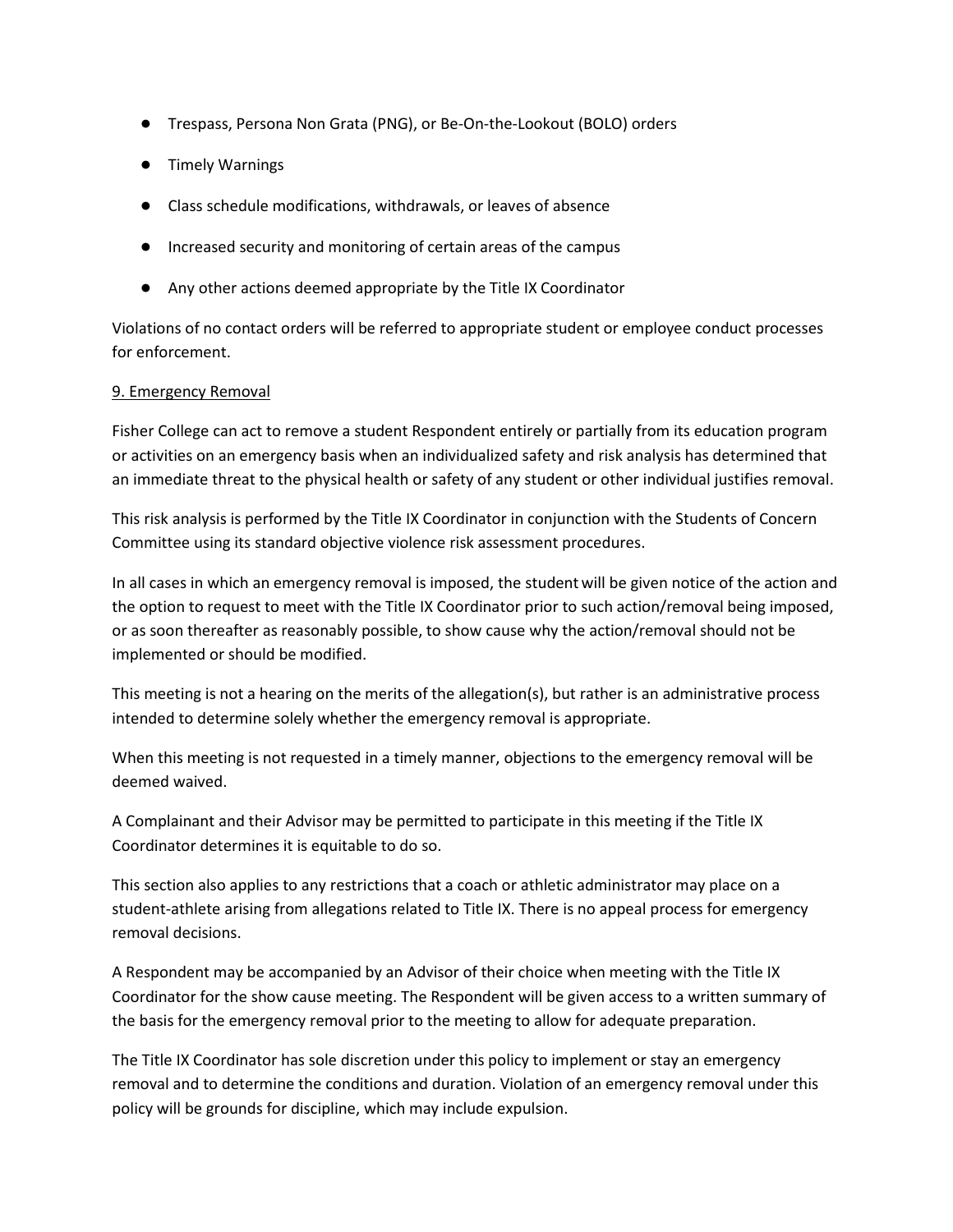Fisher College will implement the least restrictive emergency actions possible in light of the circumstances and safety concerns. As determined by the Title IX Coordinator, these actions could include, but are not limited to: removing a student from a residence hall, [temporarily re-assigning an employee], restricting a student's or [employee's] access to or use of facilities or equipment, allowing a student to withdraw or take grades of incomplete without financial penalty, authorizing an administrative leave, and suspending a student's participation in extracurricular activities, student employment, student organizational leadership, or intercollegiate/intramural athletics.

At the discretion of the Title IX Coordinator, alternative coursework options may be pursued to ensure as minimal an academic impact as possible on the parties.

Where the Respondent is an employee, existing provisions for interim action are applicable.

#### 10. Promptness

All allegations are acted upon promptly by Fisher College once it has received notice or a formal complaint. Complaints can take 60-90 business days to resolve, typically. There are always exceptions and extenuating circumstances that can cause a resolution to take longer, but the College will avoid all undue delays within its control.

Any time the general timeframes for resolution outlined in Fisher College's procedures will be delayed, the College will provide written notice to the parties of the delay, the cause of the delay, and an estimate of the anticipated additional time that will be needed as a result of the delay.

## 11. Privacy

 $\overline{\phantom{a}}$ 

Every effort is made by the Fisher College to preserve the privacy of reports.<sup>4</sup> The College will not share the identity of any individual who has made a report or complaint of harassment or retaliation; any

<sup>4</sup> For the purpose of this policy, privacy and confidentiality have distinct meanings. **Privacy** means that information related to a complaint will be shared with a limited number of College employees who "need to know" in order to assist in the assessment, investigation, and resolution of the report. All employees who are involved in the College's response to notice under this policy receive specific training and guidance about sharing and safeguarding private information in accordance with state and federal law. The privacy of student education records will be protected in accordance with the Family Educational Rights and Privacy Act ("FERPA"), as outlined in the College's Student Records Policy. The privacy of employee records will be protected in accordance with Human Resources policies. **Confidentiality** exists in the context of laws that protect certain relationships, including those who provide services related to medical and clinical care, mental health providers, counselors, and ordained clergy. The law creates a privilege between certain health care providers, mental health care providers, attorneys, clergy, spouses, and others, with their patients, clients, parishioners, and spouses. Fisher College has designated individuals who have the ability to have privileged communications as Confidential Resources. When information is shared by a Complainant with a Confidential Resource, the Confidential Resource cannot reveal the information to any third party except when an applicable law or a court order requires or permits disclosure of such information. For example, information may be disclosed when: (i) the individual gives written consent for its disclosure; (ii) there is a concern that the individual will likely cause serious physical harm to self or others; or (iii) the information concerns conduct involving suspected abuse or neglect of a minor under the age of 18, elders, or individuals with disabilities. Non-identifiable information may be shared by Confidential Resources for statistical tracking purposes as required by the federal Clery Act. Other information may be shared as required by law.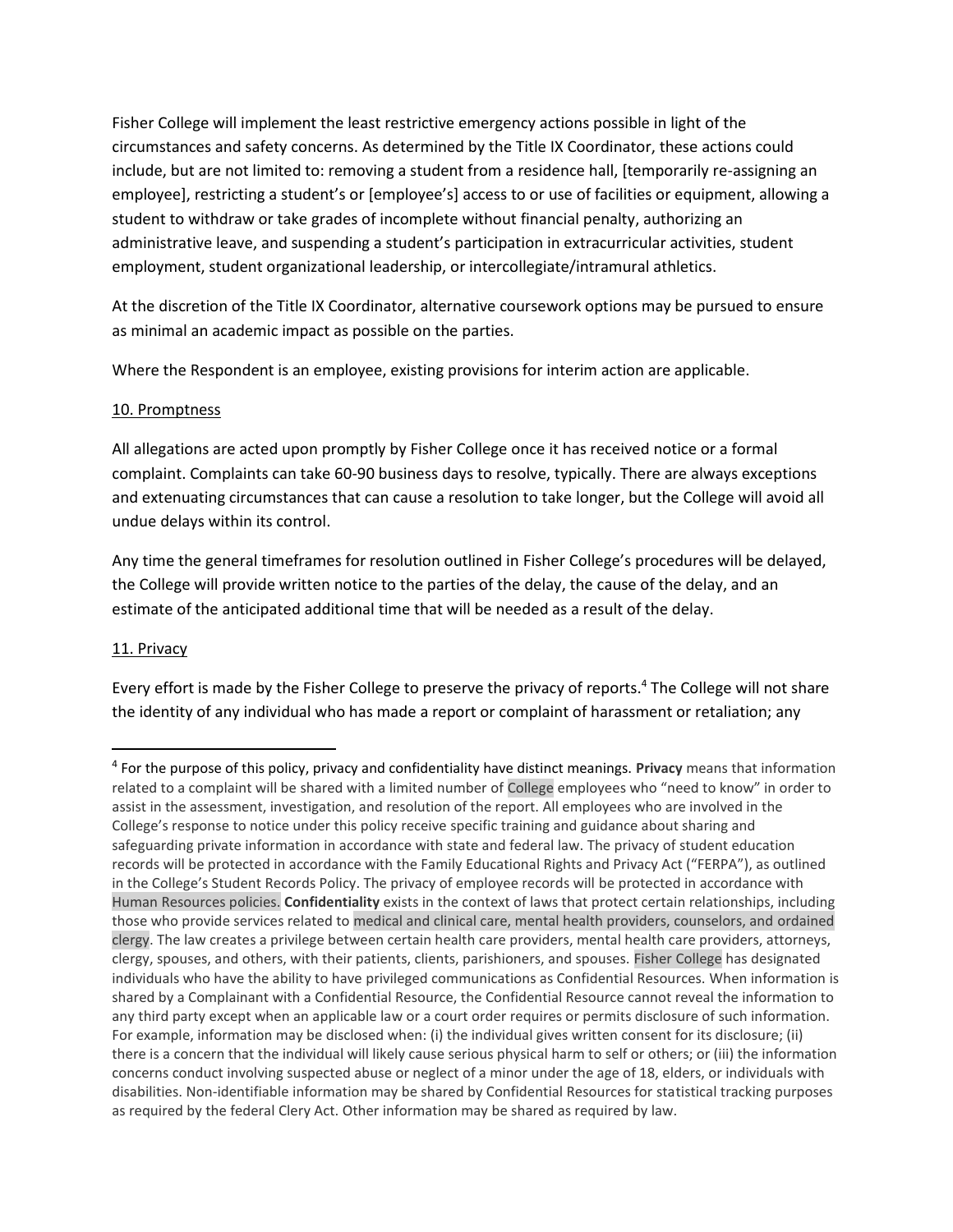Complainant, any individual who has been reported to be the perpetrator of sexual harassment or retaliation, any Respondent, or any witness, except as permitted by the Family Educational Rights and Privacy Act (FERPA), 20 U.S.C. 1232g; FERPA regulations, 34 CFR part 99; or as required by law; or to carry out the purposes of 34 CFR Part 106, including the conducting of any investigation, hearing, or grievance proceeding arising under these policies and procedures.

Fisher College reserves the right to determine which College officials have a legitimate educational interest in being informed about incidents that fall within this policy, pursuant to the Family Educational Rights and Privacy Act (FERPA).

Only a small group of officials who need to know will typically be told about the complaint, including but not limited to: Student Life, Academic Affairs, Fisher College Police, and the Students of Concern Committee.

Information will be shared as necessary with Investigators, Hearing Officers, witnesses, and the parties. The circle of people with this knowledge will be kept as tight as possible to preserve the parties' rights and privacy.

Fisher College may contact parents/guardians to inform them of situations in which there is a significant and articulable health and/or safety risk but will usually consult with the student first before doing so.

Confidentiality and mandated reporting are addressed more specifically below.

### 12. Jurisdiction of Fisher College

This policy applies to the education program and activities of Fisher College, to conduct that takes place on the campus or on property owned or controlled by Fisher College, at College-sponsored events, or in buildings owned or controlled by the College. The Respondent must be a member of the College's community in order for its policies to apply.

This policy can also be applicable to the effects of off-campus misconduct that effectively deprive someone of access to Fisher's educational program. The College may also extend jurisdiction to offcampus and/or to online conduct when the Title IX Coordinator determines that the conduct affects a substantial Fisher College interest.

Regardless of where the conduct occurred, Fisher College will address notice/complaints to determine whether the conduct occurred in the context of its employment or educational program or activity and/or has continuing effects on campus or in an off-campus sponsored program or activity. A substantial Fisher College interest includes:

- a) Any action that constitutes a criminal offense as defined by law. This includes, but is not limited to, single or repeat violations of any local, state, or federal law;
- b) Any situation in which it is determined that the Respondent poses an immediate threat to the physical health or safety of any student or other individual;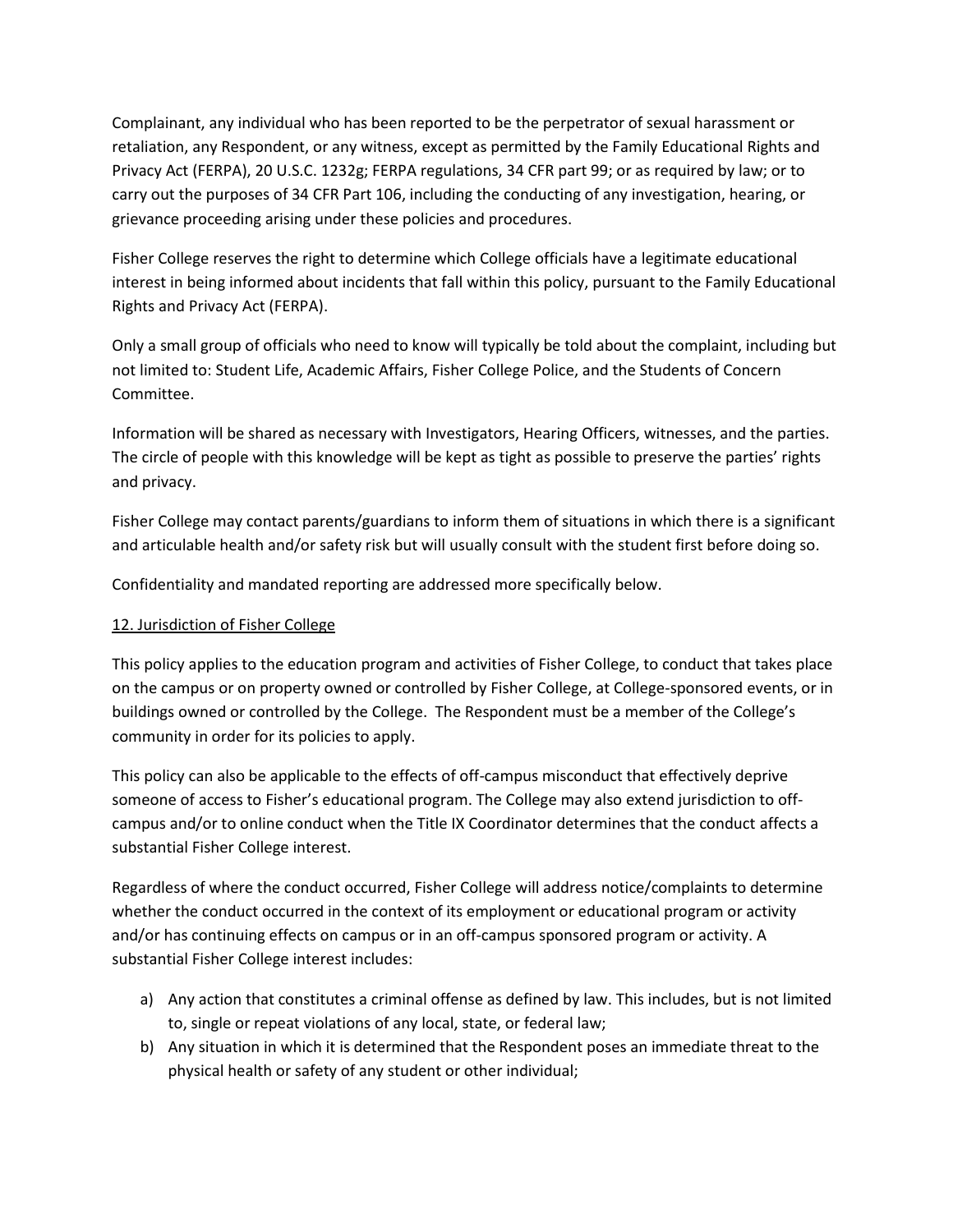- c) Any situation that significantly impinges upon the rights, property, or achievements of oneself or others or significantly breaches the peace and/or causes social disorder; and/or
- d) Any situation that is detrimental to the educational interests or mission of Fisher College.

If the Respondent is unknown or is not a member of the Fisher College community, the Title IX Coordinator will assist the Complainant in identifying appropriate campus and local resources and support options and/or, when criminal conduct is alleged, in contacting local or campus law enforcement if the individual would like to file a police report.

Further, even when the Respondent is not a member of the College's community, supportive measures, remedies, and resources may be accessible to the Complainant by contacting the Title IX Coordinator, the College Nurse, or Counseling Services.

In addition, the College may take other actions as appropriate to protect the Complainant against third parties, such as barring individuals from Fisher College property and/or events.

All vendors serving Fisher College through third-party contracts are subject to the policies and procedures of their employers or to these policies and procedures to which their employer has agreed to be bound by their contracts.

When the Respondent is enrolled in or employed by another institution, the Title IX Coordinator can assist the Complainant in liaising with the appropriate individual at that institution, as it may be possible to allege violations through that institution's policies.

Similarly, the Title IX Coordinator may be able to assist and support a student or employee Complainant who experiences sexual harassment or retaliation in an externship, study abroad program, or other environment external to Fisher College where sexual harassment policies and procedures of the facilitating or host organization may give recourse to the Complainant.

## 13. Time Limits on Reporting

There is no time limitation on providing notice/complaints to the Title IX Coordinator. However, if the Respondent is no longer subject to Fisher College's jurisdiction and/or significant time has passed, the ability to investigate, respond, and provide remedies may be more limited or impossible.

Acting on notice/complaints significantly impacted by the passage of time (including, but not limited to, the rescission or revision of policy) is at the discretion of the Title IX Coordinator, who may document allegations for future reference, offer supportive measures and/or remedies, and/or engage in informal or formal action, as appropriate.

When notice/complaint is affected by significant time delay, Fisher College will typically apply the policy in place at the time of the alleged misconduct and the procedures in place at the time of notice/complaint.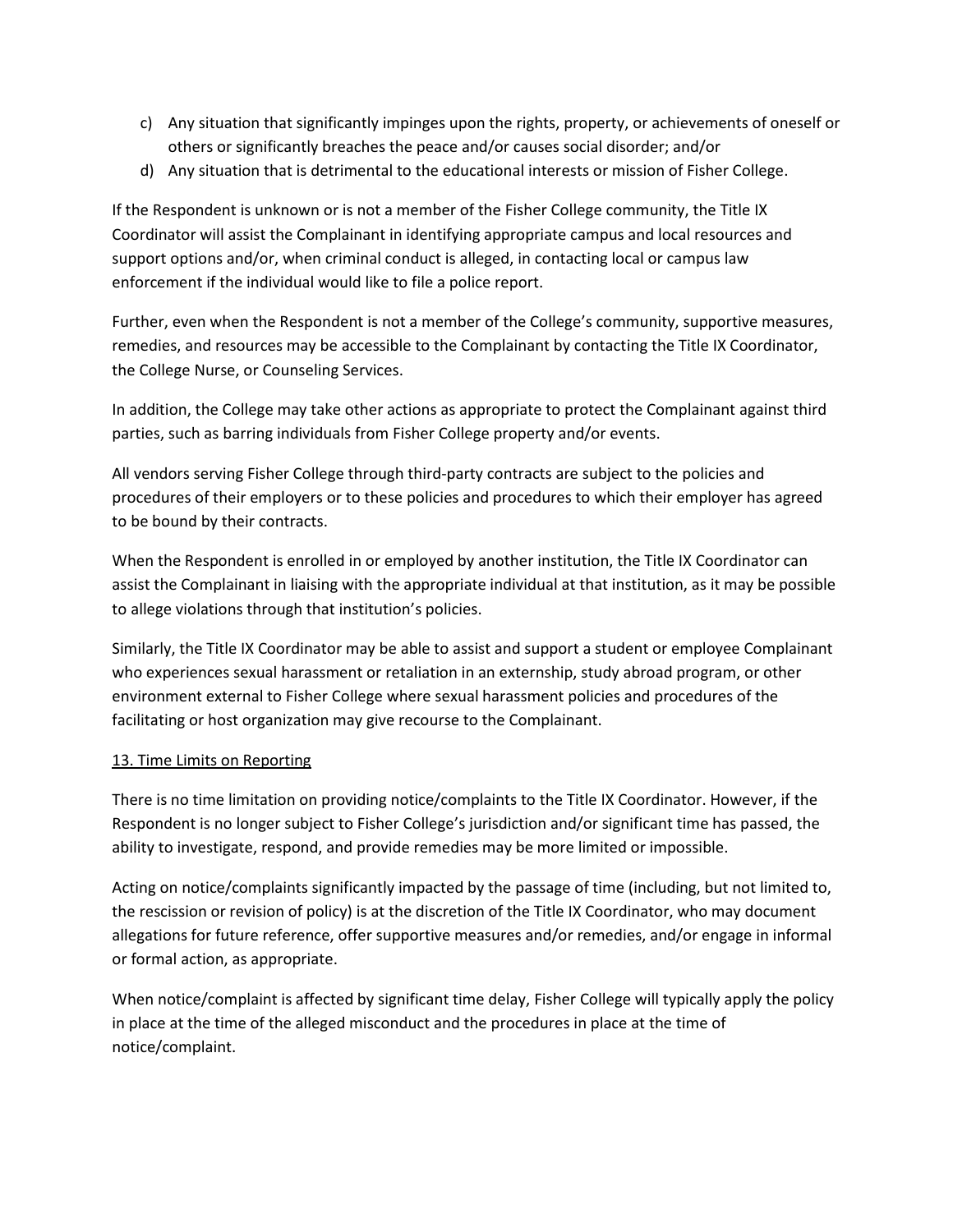#### 14. Online Sexual Harassment and/or Retaliation

Fisher College's policies are written and interpreted broadly to include online manifestations of any of the behaviors prohibited below, when those behaviors occur in or have an effect on the College's education program and activities or use College networks, technology, or equipment.

Although Fisher College may not control websites, social media, and other venues in which harassing communications are made, when such communications are reported to the College, it will engage in a variety of means to address and mitigate the effects.

Members of the community are encouraged to be good digital citizens and to refrain from online misconduct, such as feeding anonymous gossip sites, sharing inappropriate content via social media, unwelcome sexual or sex-based messaging, distributing or threatening to distribute revenge pornography, breaches of privacy, or otherwise using the ease of transmission and/or anonymity of the Internet or other technology to harm another member of the Fisher College community.

Off-campus harassing speech by employees, whether online or in person, may be regulated by Fisher College only when such speech is made in an employee's official or work-related capacity.

#### 15. Policy on Nondiscrimination

Fisher College prohibits discrimination on the basis of gender/sex (including pregnancy), gender identity/expression, race, color, religion or religious creed, sexual orientation, nation origin, ancestry, disability or handicap, age, genetics, marital status, veteran status, and any other category protected by law Discrimination on the basis of sex violates Fisher College policy as well as a number of state and federal laws, including Title IX of the Educational Amendments Act of 1972, which provides that

"*No person in the United States shall, on the basis of sex, be excluded in participation in, be denied the benefits of, or be subject to discrimination under any educational program or activity receiving Federal financial assistance."*

This policy covers nondiscrimination in both employment and access to educational opportunities. Therefore, any member of the Fisher College Community whose acts deny, deprive, or limit the educational or employment access, benefits, and/or opportunities of any member of the College community, guest, or visitor on the basis of that person's actual or perceived membership in the protected classes listed above is in violation of the Recipient policy on nondiscrimination.

When brought to the attention of the College any such discrimination will be promptly and fairly addressed and remedied by the College according to the appropriate grievance process described below or in the Student Code of Conduct and Employee Handbook.

## 16. Definition of Sexual Harassment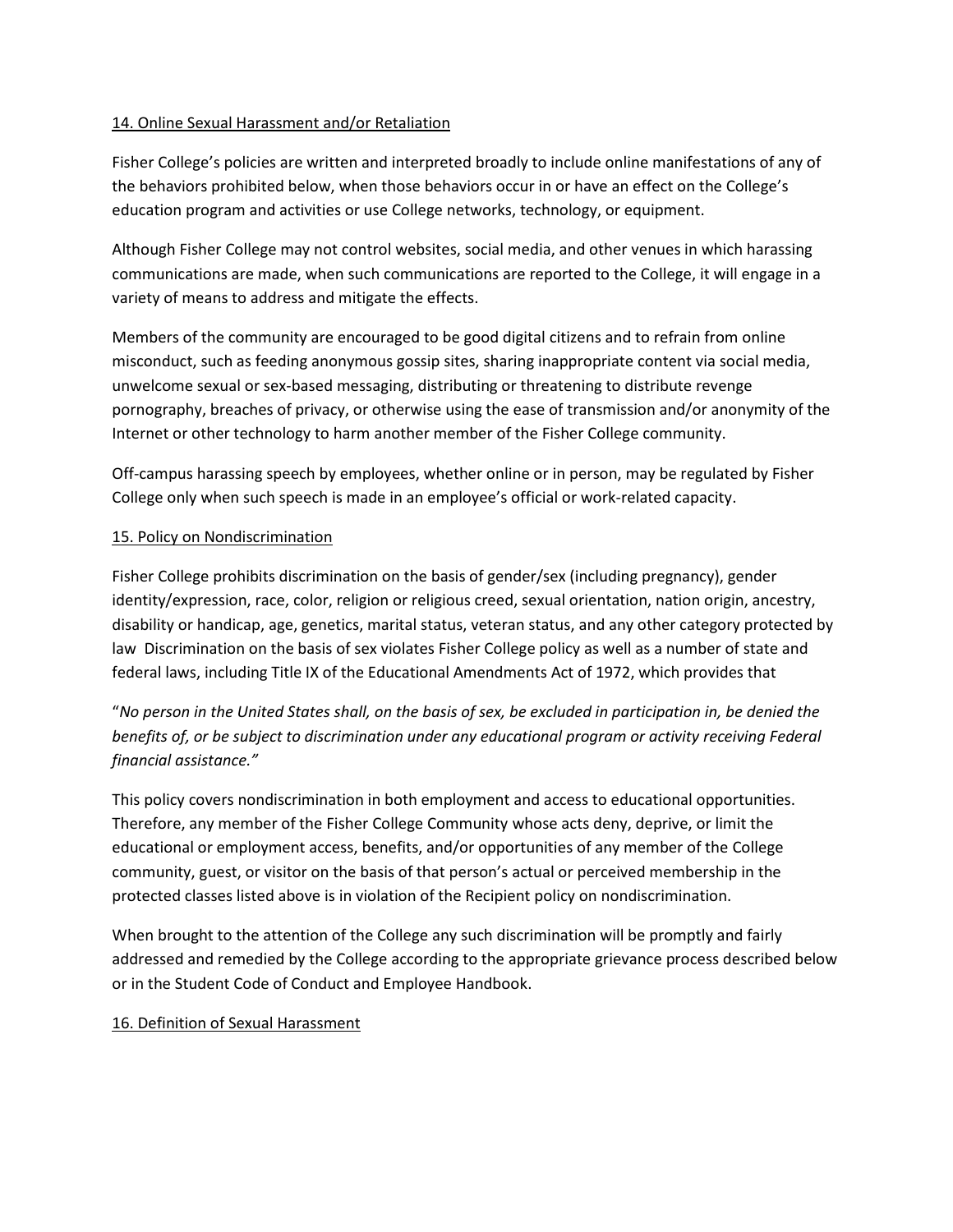The Department of Education's Office for Civil Rights (OCR), the Equal Employment Opportunity Commission (EEOC), and the Commonwealth of Massachusetts regard Sexual Harassment as an unlawful discriminatory practice.

Fisher College has adopted the following definition of Sexual Harassment for purposes of Title IX in order to address the unique environment of an academic community. The College's Sexual Harassment and Unlawful Discrimination Policy definition<sup>5</sup>will apply to all situations not within the jurisdiction of Title IX.

Acts of sexual harassment may be committed by any person upon any other person, regardless of the sex, sexual orientation, and/or gender identity of those involved.

Sexual Harassment, as an umbrella category, includes the actual or attempted offenses of sexual harassment, sexual assault, domestic violence, dating violence, and stalking, and is defined as:

Conduct on the basis of sex or that is sexual that satisfies one or more of the following:

- 1) Quid Pro Quo:
	- a. an employee of the College,
	- b. implicitly or explicitly conditions the provision of an aid, benefit, or service of the College,
	- c. on an individual's participation in unwelcome sexual conduct.
- 2) Sexual Harassment:

 $\overline{a}$ 

- a. unwelcome conduct,
- b. determined by a reasonable person,
- c. to be so severe, and
- d. pervasive, and,
- e. objectively offensive,
- f. that it effectively denies a person equal access to the College's education program or activity.<sup>6</sup>

<sup>&</sup>lt;sup>5</sup> Sexual harassment is a form of discrimination and is prohibited by federal and state laws. Unlawful sexual harassment includes unwelcome sexual advances, requests for sexual favors, and other verbal or physical conduct of a sexual nature when:

submission to such conduct is made either an explicit or implicit condition of an individual's employment or educational opportunity;

submission to or rejection of such conduct by an individual is used as the basis of decisions affecting such individual; or

such conduct has the purpose or effect of unreasonably interfering with an individual'performance or creating an intimidating, hostile or offensive working environment.

 $6$  Unwelcomeness is subjective and determined by the Complainant (except when the Complainant is younger than the age of consent). Severity, pervasiveness, and objective offensiveness are evaluated based on the totality of the circumstances from the perspective of a reasonable person in the same or similar circumstances ("in the shoes of the Complainant"), including the context in which the alleged incident occurred and any similar, previous patterns that may be evidenced.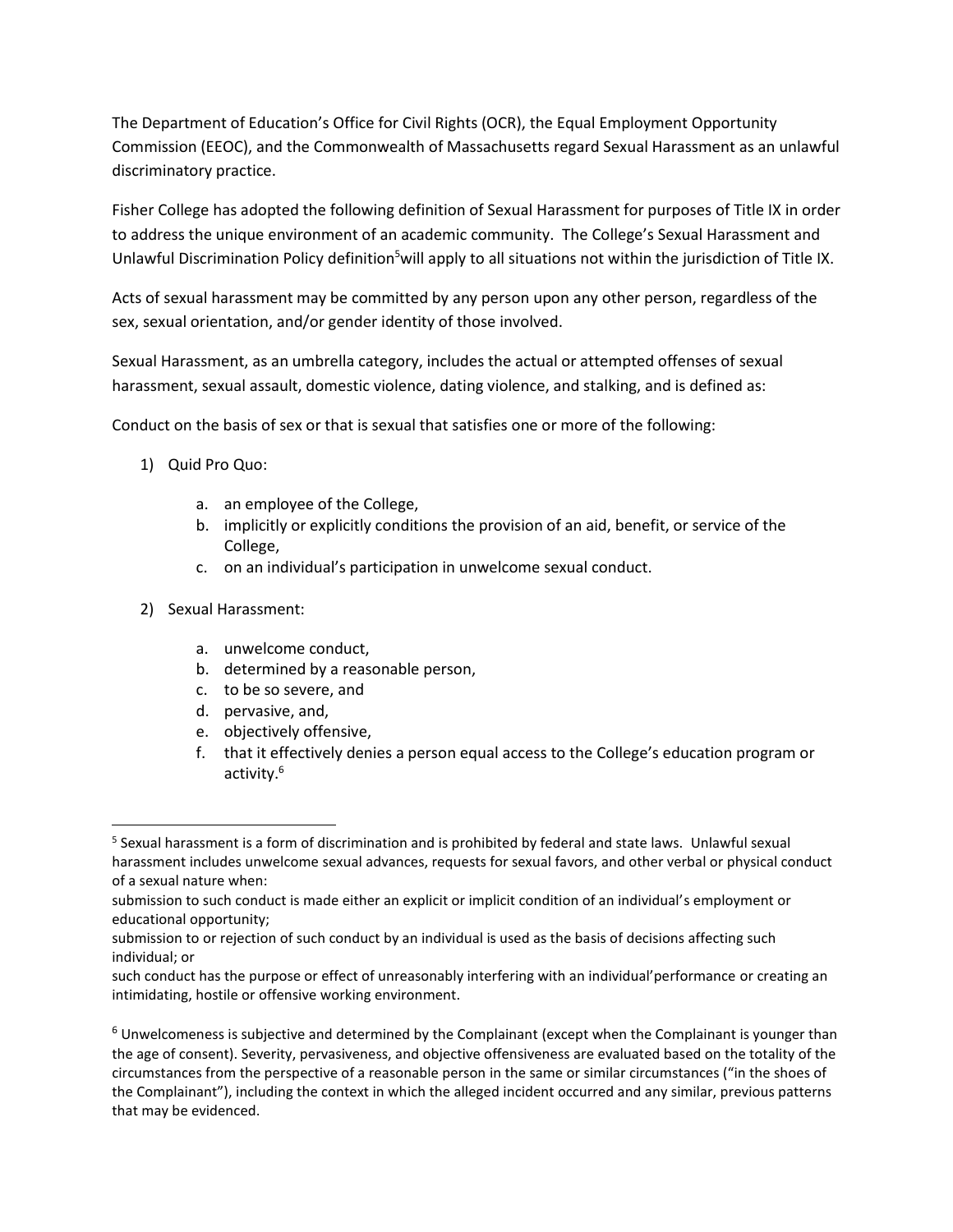- 3) Sexual assault, defined as:
	- a) Sex Offenses, Forcible:
		- $\circ$  Any sexual act<sup>7</sup> directed against another person<sup>8</sup>,
		- without the consent of the Complainant,
		- including instances in which the Complainant is incapable of giving consent.
	- b) Sex Offenses, Non-forcible:
		- Incest:
			- 1) Non-forcible sexual intercourse,
			- 2) between persons who are related to each other,
			- 3) within the degrees wherein marriage is prohibited by [insert state] law.
		- Statutory Rape:

<sup>7</sup> Sexual acts include:

 $\overline{a}$ 

- Forcible Rape:
	- Penetration,
	- no matter how slight,
	- of the vagina or anus with any body part or object, or
	- oral penetration by a sex organ of another person,
	- without the consent of the Complainant.
- Forcible Sodomy:
	- Oral or anal sexual intercourse with another person,
	- forcibly,
		- and/or against that person's will (non-consensually), or
		- not forcibly or against the person's will in instances in which the Complainant is incapable of giving consent because of age<sup>#</sup> or because of temporary or permanent mental or physical incapacity.
- Sexual Assault with an Object:
	- The use of an object or instrument to penetrate,
	- however slightly,
	- the genital or anal opening of the body of another person,
	- forcibly,
	- and/or against that person's will (non-consensually),
	- or not forcibly or against the person's will in instances in which the Complainant is incapable of giving consent because of age or because of temporary or permanent mental or physical incapacity.

Forcible Fondling:

- The touching of the private body parts of another person (buttocks, groin, breasts),
- for the purpose of sexual gratification,
- forcibly,
- and/or against that person's will (non-consensually),
- or not forcibly or against the person's will in instances in which the Complainant is incapable of giving consent because of age or because of temporary or permanent mental or physical incapacity.

 $8$  This would include having another person touch you sexually, forcibly, or without their consent.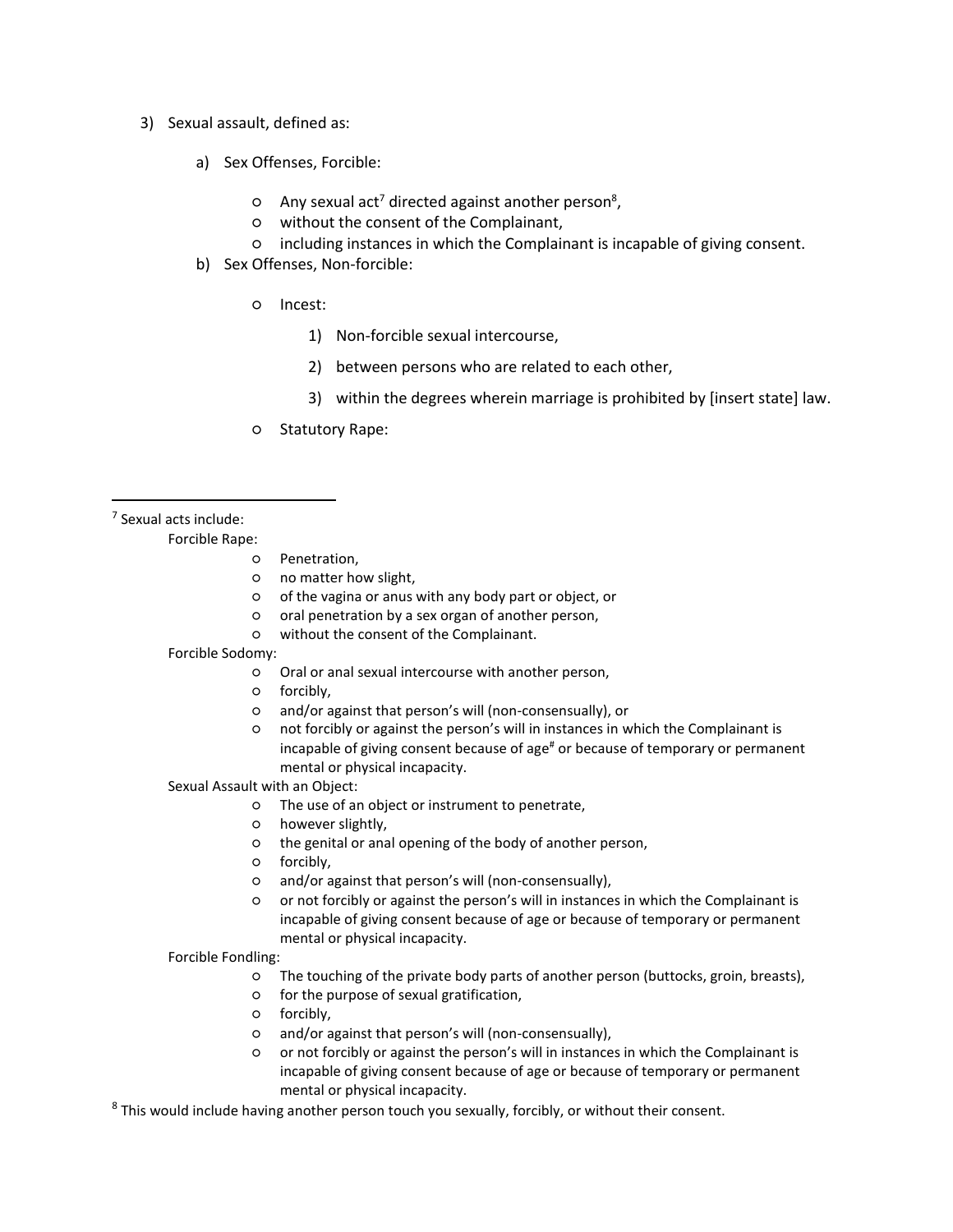- 1) Non-forcible sexual intercourse,
- 2) with a person who is under the statutory age of consent of sixteen.
- 4) Dating Violence, defined as:
	- a. violence,
	- b. on the basis of sex,
	- c. committed by a person,
	- d. who is in or has been in a social relationship of a romantic or intimate nature with the Complainant.
		- i. The existence of such a relationship shall be determined based on the Complainant's statement and with consideration of the length of the relationship, the type of relationship, and the frequency of interaction between the persons involved in the relationship. For the purposes of this definition—
		- ii. Dating violence includes, but is not limited to, sexual or physical abuse or the threat of such abuse.
		- iii. Dating violence does not include acts covered under the definition of domestic violence.
- 5) Domestic Violence, defined as:
	- a. violence,
	- b. on the basis of sex,
	- c. committed by a current or former spouse or intimate partner of the Complainant,
	- d. by a person with whom the Complainant shares a child in common, or
	- e. by a person who is cohabitating with, or has cohabitated with, the Complainant as a spouse or intimate partner, or
	- f. by a person similarly situated to a spouse of the Complainant under the domestic or family violence laws of [insert your state here], or
	- g. by any other person against an adult or youth Complainant who is protected from that person's acts under the domestic or family violence laws of Massachusetts.

To categorize an incident as Domestic Violence, the relationship between the Respondent and the Complainant must be more than just two people living together as roommates. The people cohabitating must be current or former spouses or have an intimate relationship.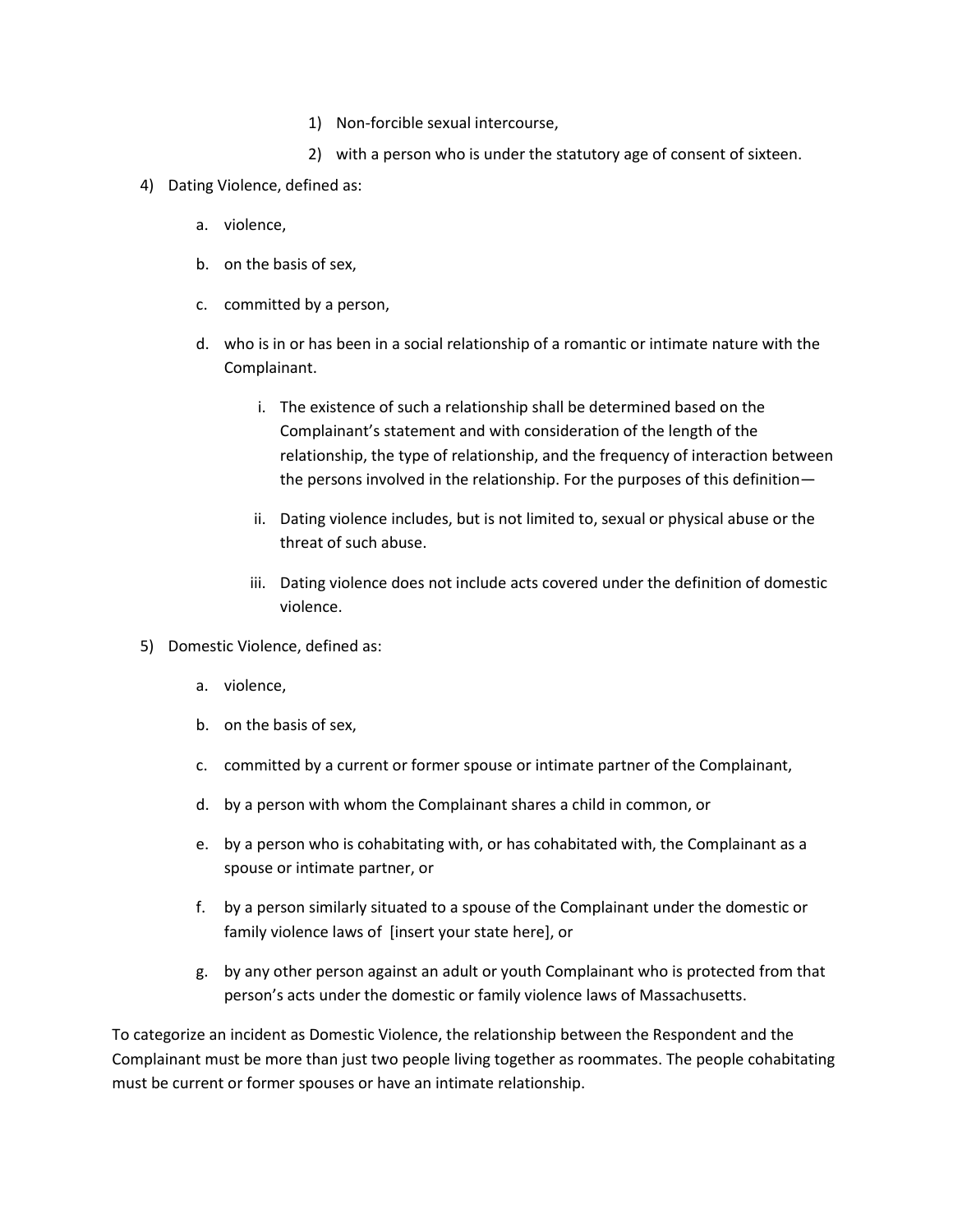- 6) Stalking, defined as:
	- a. engaging in a course of conduct,
	- b. on the basis of sex,
	- c. directed at a specific person, that
		- i. would cause a reasonable person to fear for the person's safety, or
		- ii. the safety of others; or
		- iii. Suffer substantial emotional distress.

For the purposes of this definition—

- (i) Course of conduct means two or more acts, including, but not limited to, acts in which the Respondent directly, indirectly, or through third parties, by any action, method, device, or means, follows, monitors, observes, surveils, threatens, or communicates to or about a person, or interferes with a person's property.
- (ii) Reasonable person means a reasonable person under similar circumstances and with similar identities to the Complainant.
- (iii) Substantial emotional distress means significant mental suffering or anguish that may but does not necessarily require medical or other professional treatment or counseling.

Fisher College reserves the right to impose any level of sanction, ranging from a reprimand up to and including suspension or expulsion/termination, for any offense under this policy.

Force, Coercion, Consent, and Incapacitation

As used in the offenses above, the following definitions and understandings apply:

Force: Force is the use of physical violence and/or physical imposition to gain sexual access. Force also includes threats, intimidation (implied threats), and coercion that is intended to overcome resistance or produce consent (e.g., "Have sex with me or I'll hit you," "Okay, don't hit me, I'll do what you want.").

Sexual activity that is forced is, by definition, non-consensual, but non-consensual sexual activity is not necessarily forced. Silence or the absence of resistance alone is not consent. Consent is not demonstrated by the absence of resistance. While resistance is not required or necessary, it is a clear demonstration of non-consent.

Coercion: Coercion is unreasonable pressure for sexual activity. Coercive conduct differs from seductive conduct based on factors such as the type and/or extent of the pressure used to obtain consent. When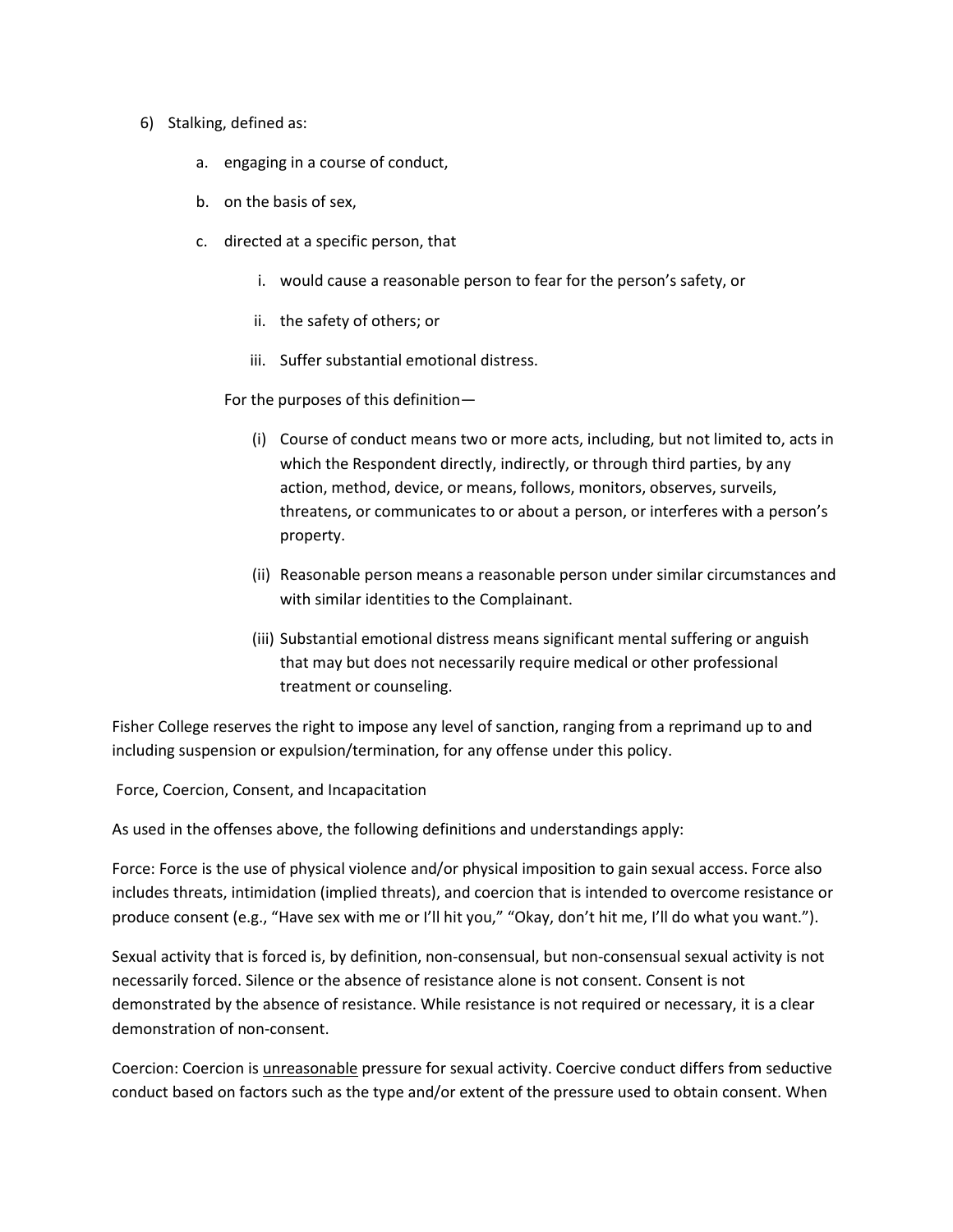someone makes clear that they do not want to engage in certain sexual activity, that they want to stop, or that they do not want to go past a certain point of sexual interaction, continued pressure beyond that point can be coercive.

Consent is:

 $\overline{\phantom{a}}$ 

- knowing, and
- voluntary, and
- clear permission
- by word or action
- to engage in sexual activity.

Individuals may experience the same interaction in different ways. Therefore, it is the responsibility of each party to determine that the other has consented before engaging in the activity.

If consent is not clearly provided prior to engaging in the activity, consent may be ratified by word or action at some point during the interaction or thereafter, but clear communication from the outset is strongly encouraged.

For consent to be valid, there must be a clear expression in words or actions that the other individual consented to that specific sexual conduct. Reasonable reciprocation can be implied. For example, if someone kisses you, you can kiss them back (if you want to) without the need to explicitly obtain *their* consent to being kissed back.

Consent can also be withdrawn once given, as long as the withdrawal is reasonably and clearly communicated. If consent is withdrawn, that sexual activity should cease within a reasonable time.

Consent to some sexual contact (such as kissing or fondling) cannot be presumed to be consent for other sexual activity (such as intercourse). A current or previous intimate relationship is not sufficient to constitute consent.

Proof of consent or non-consent is not a burden placed on either party involved in an incident. Instead, the burden remains on the College to determine whether its policy has been violated. The existence of consent is based on the totality of the circumstances evaluated from the perspective of a reasonable person in the same or similar circumstances, including the context in which the alleged incident occurred and any similar, previous patterns that may be evidenced.

Consent in relationships must also be considered in context. When parties consent to BDSM<sup>9</sup> or other forms of kink, non-consent may be shown by the use of a safe word. Resistance, force, violence, or even saying "no" may be part of the kink and thus consensual, so College's evaluation of communication in

<sup>&</sup>lt;sup>9</sup> Bondage, discipline/dominance, submission/sadism, and masochism.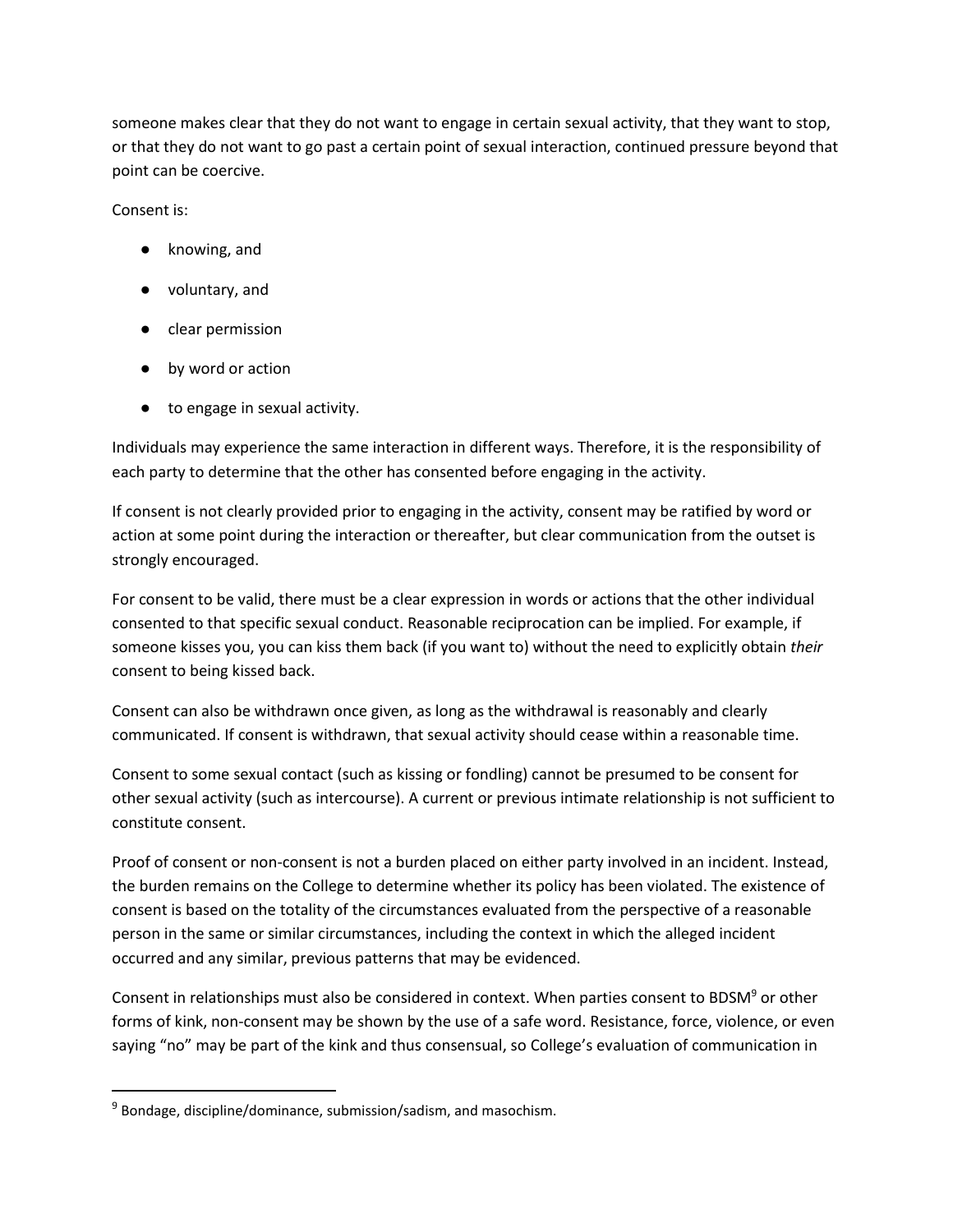kink situations should be guided by reasonableness, rather than strict adherence to policy that assumes non-kink relationships as a default.

Incapacitation: A person cannot consent if they are unable to understand what is happening or is disoriented, helpless, asleep, or unconscious, for any reason, including by alcohol or other drugs. As stated above, a Respondent violates this policy if they engage in sexual activity with someone who is incapable of giving consent.

It is a defense to a sexual assault policy violation that the Respondent neither knew nor should have known the Complainant to be physically or mentally incapacitated. "Should have known" is an objective, reasonable person standard that assumes that a reasonable person is both sober and exercising sound judgment.

Incapacitation occurs when someone cannot make rational, reasonable decisions because they lack the capacity to give knowing/informed consent (e.g., to understand the "who, what, when, where, why, or how" of their sexual interaction).

Incapacitation is determined through consideration of all relevant indicators of an individual's state and is not synonymous with intoxication, impairment, blackout, and/or being drunk.

This policy also covers a person whose incapacity results from a temporary or permanent physical or mental health condition, involuntary physical restraint, and/or the consumption of incapacitating drugs.

## 17. Retaliation

Protected activity under this policy includes reporting an incident that may implicate this policy, participating in the grievance process, supporting a Complainant or Respondent, assisting in providing information relevant to an investigation, and/or acting in good faith to oppose conduct that constitutes a violation of this Policy.

Acts of alleged retaliation should be reported immediately to the Title IX Coordinator and will be promptly investigated. Fisher College will take all appropriate and available steps to protect individuals who fear that they may be subjected to retaliation.

Fisher College and any member of the College's community are prohibited from taking materially adverse action by intimidating, threatening, coercing, harassing, or discriminating against any individual for the purpose of interfering with any right or privilege secured by law or policy, or because the individual has made a report or complaint, testified, assisted, or participated or refused to participate in any manner in an investigation, proceeding, or hearing under this policy and procedure.

Filing a complaint within Process B could be considered retaliatory if those charges could be applicable under Process A, when the Process B charges are made for the purpose of interfering with or circumventing any right or privilege provided afforded within Process A that is not provided by Process B. Therefore, Fisher College vets all complaints carefully to ensure this does not happen, and to assure that complaints are tracked to the appropriate process.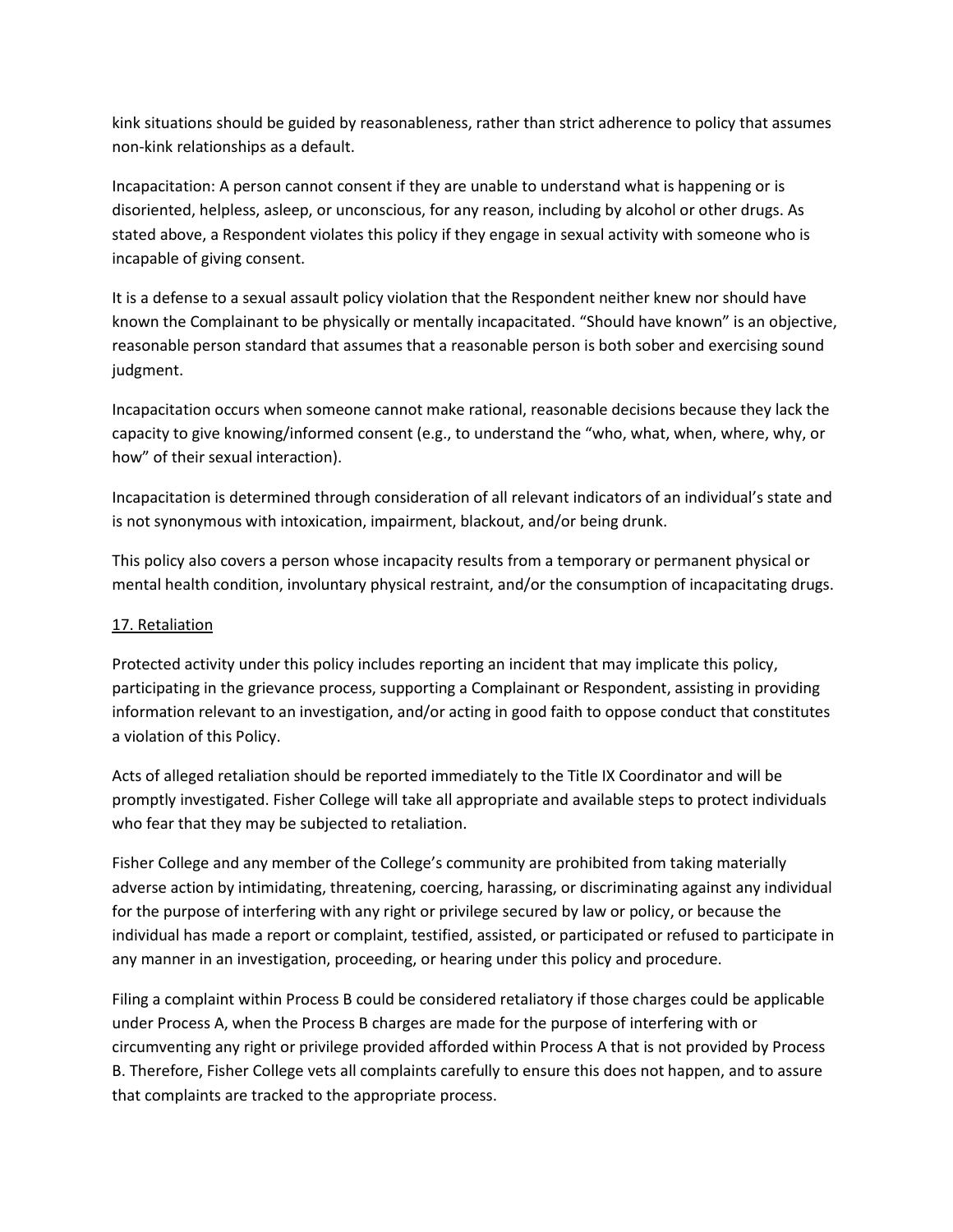The exercise of rights protected under the First Amendment does not constitute retaliation.

Charging an individual with a code of conduct violation for making a materially false statement in bad faith in the course of a grievance proceeding under this policy and procedure does not constitute retaliation, provided that a determination regarding responsibility, alone, is not sufficient to conclude that any party has made a materially false statement in bad faith.

### 18. Mandated Reporting

All College employees (faculty, staff, administrators) are expected to report actual or suspected sexual harassment or retaliation to appropriate officials immediately, though there are some limited exceptions.

In order to make informed choices, it is important to be aware of confidentiality and mandatory reporting requirements when consulting campus resources. On campus, some resources may maintain confidentiality and are not required to report actual or suspected sexual harassment or retaliation. They may offer options and resources without any obligation to inform an outside agency or campus official unless a Complainant has requested the information be shared.

If a Complainant expects formal action in response to their allegations, reporting to any Mandated Reporter can connect them with resources to report crimes and/or policy violations, and these employees will immediately pass reports to the Title IX Coordinator (and/or police, if desired by the Complainant), who will take action when an incident is reported to them.

The following sections describe the reporting options at College for a Complainant or third-party (including parents/guardians when appropriate):

#### a. Confidential Resources

If a Complainant would like the details of an incident to be kept confidential, the Complainant may speak with:

Health Services 617-236-8860

Counseling Services 617-236-8894

All of the above-listed individuals will maintain confidentiality when acting under the scope of their licensure, professional ethics, and/or professional credentials, except in extreme cases of immediacy of threat or danger or abuse of a minor/elder/individual with a disability, or when required to disclose by law or court order.

Campus counselors and/or the Employee Assistance Program are available to help free of charge and may be consulted on an emergency basis during normal business hours.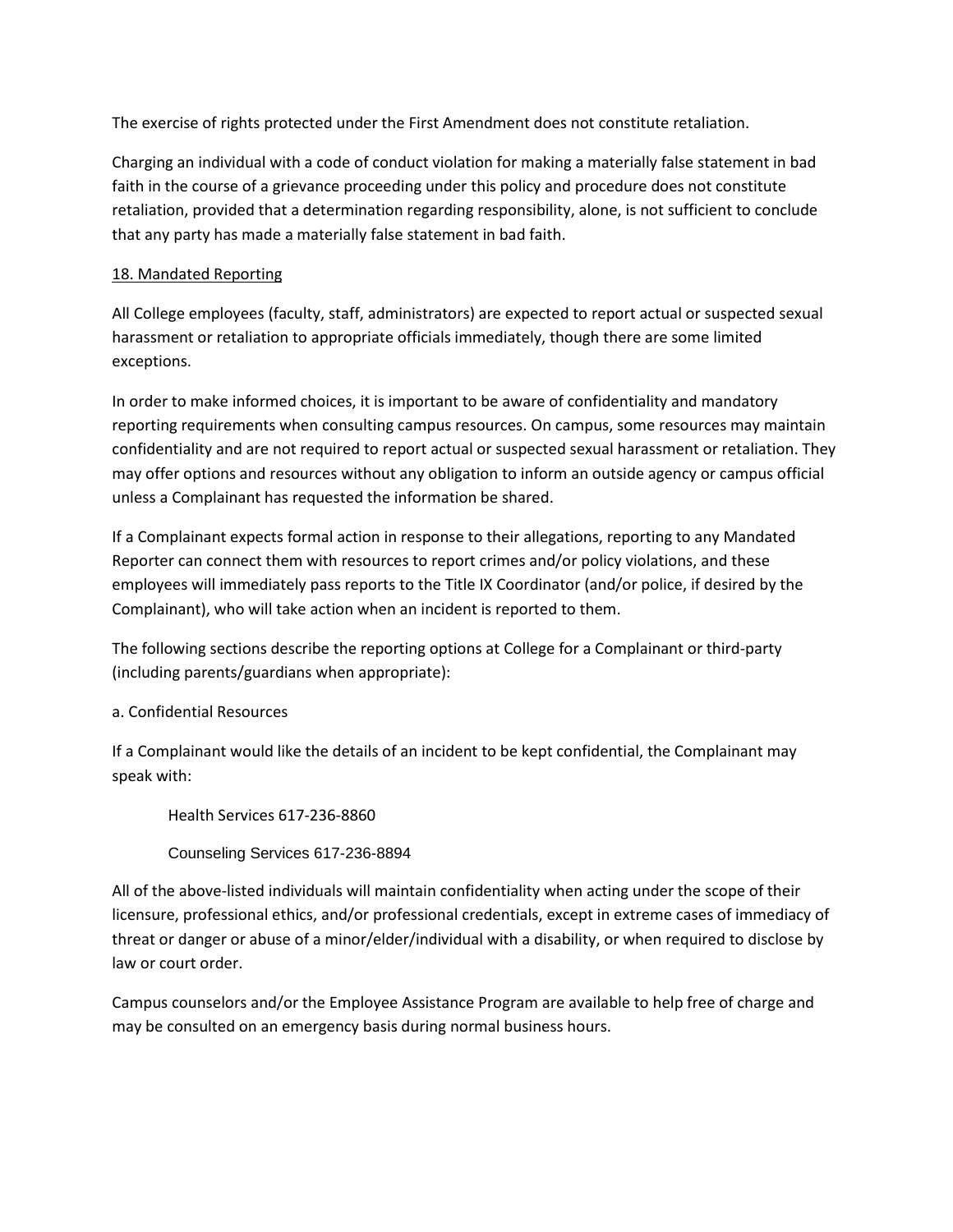Employees who are confidential and who receive reports within the scope of their confidential roles will timely submit anonymous statistical information for Clery Act purposes unless they believe it would be harmful to their client or patient.

#### b. Anonymous Notice to Mandated Reporters

At the request of a Complainant, notice may be given by a Mandated Reporter to the Title IX Coordinator anonymously, without identification of the Complainant. The Mandated Reporter cannot remain anonymous themselves.

If a Complainant has requested that a Mandated Reporter maintain the Complainant's anonymity, the Mandated Reporter may do so unless it is reasonable to believe that a compelling threat to health or safety could exist. The Mandated Reporter can consult with the Title IX Coordinator on that assessment without revealing personally identifiable information.

Anonymous notice will be investigated by Fisher College to the extent possible, both to assess the underlying allegation(s) and to determine if supportive measures or remedies can be provided.

However, anonymous notice typically limits the College's ability to investigate, respond, and provide remedies, depending on what information is shared.

When a Complainant has made a request for anonymity, the Complainant's personally identifiable information may be withheld by a Mandated Reporter, but all other details must be shared with the Title IX Coordinator. [Mandated reporters may not be able to maintain requests for anonymity for Complainants who are minors, elderly, and/or disabled, depending on state reporting of abuse requirements].

## c. Mandated Reporters and Formal Notice/Complaints

All employees of Fisher College (including student employees), with the exception of those who are designated as Confidential Resources, are Mandated Reporters and must promptly share with the Title IX Coordinator all known details of a report made to them in the course of their employment.

Employees must also promptly share all details of behaviors under this policy that they observe or have knowledge of, even if not reported to them by a Complainant or third-party.

Complainants may want to carefully consider whether they share personally identifiable details with non-confidential Mandated Reporters, as those details must be shared with the Title IX Coordinator.

Generally, disclosures in climate surveys, classroom writing assignments or discussions, human subjects research, or at events such as "Take Back the Night" marches or speak-outs do not provide notice that must be reported to the Coordinator by employees, unless the Complainant clearly indicates that they desire a report to be made or a seek a specific response from Fisher College.

Supportive measures may be offered as the result of such disclosures without formal Fisher College action.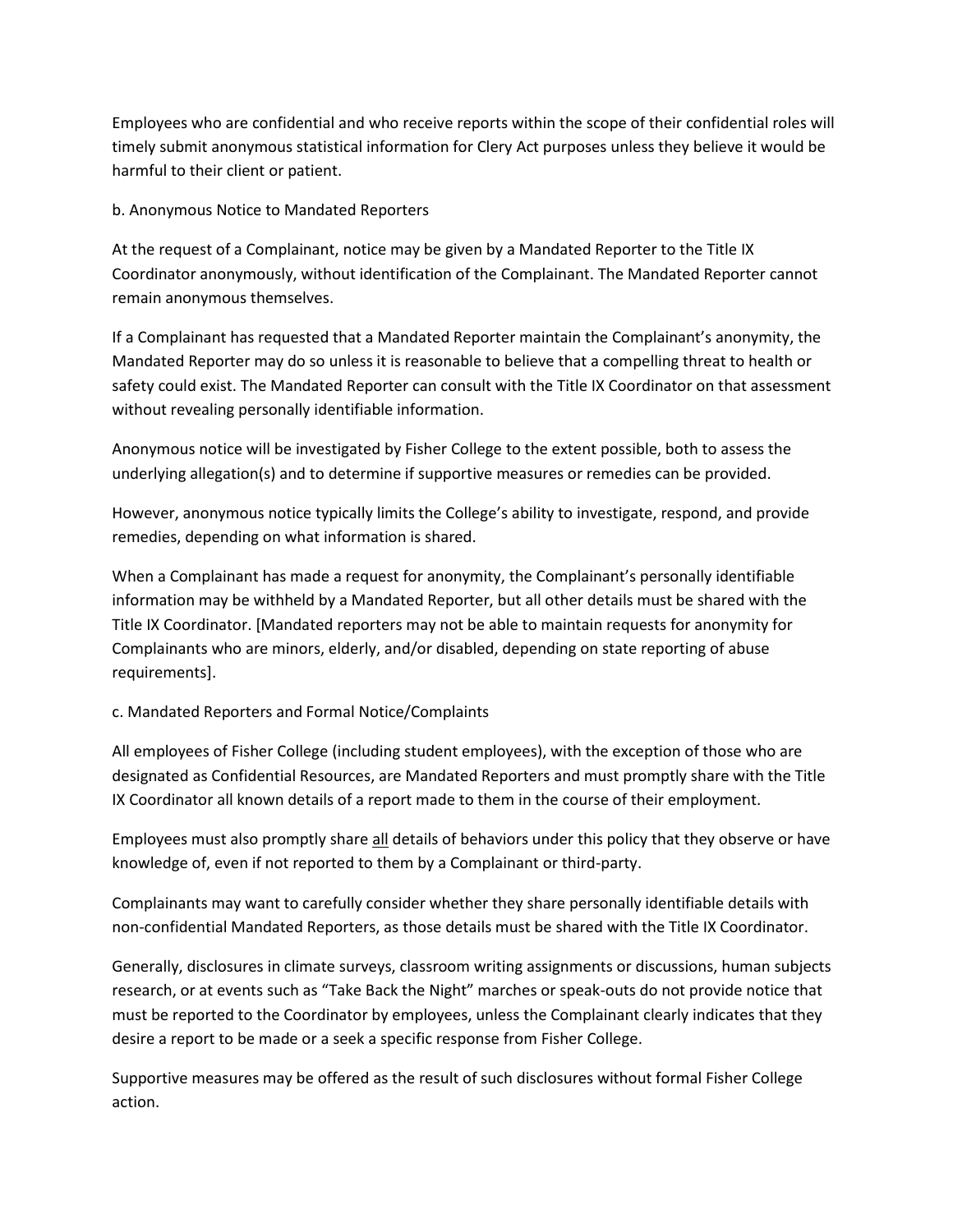Failure of a Mandated Reporter, as described above in this section, to report an incident of sexual harassment or retaliation of which they become aware is a violation of Fisher College policy and can be subject to disciplinary action for failure to comply.

Though this may seem obvious, when a Mandated Reporter is engaged in harassment or other violations of this policy, they still have a duty to report their own misconduct, though the College is technically not on notice when a harasser is also a Mandated Reporter unless the harasser does in fact report themselves.

Finally, it is important to clarify that a Mandated Reporter who is themselves a target of harassment or other misconduct under this policy is not required to report their own experience, though they are, of course, encouraged to do so.

#### 19. When a Complainant Does Not Wish to Proceed

If a Complainant does not wish for their name to be shared, does not wish for an investigation to take place, or does not want a formal complaint to be pursued, they may make such a request to the Title IX Coordinator, who will evaluate that request in light of the duty to ensure the safety of the campus and to comply with state or federal law.

The Title IX Coordinator has ultimate discretion over whether Fisher College proceeds when the Complainant does not wish to do so, and the Title IX Coordinator may sign a formal complaint to initiate a grievance process upon completion of an appropriate violence risk assessment.

The Title IX Coordinator's decision should be based on results of the violence risk assessment that show a compelling risk to health and/or safety that requires the College to pursue formal action to protect the community.

A compelling risk to health and/or safety may result from evidence of patterns of misconduct, predatory conduct, threats, abuse of minors, use of weapons, and/or violence. The College may be compelled to act on alleged employee misconduct irrespective of a Complainant's wishes.

The Title IX Coordinator must also consider the effect that non-participation by the Complainant may have on the availability of evidence and the College's ability to pursue a Formal Grievance Process fairly and effectively.

When the Title IX Coordinator executes the written complaint, they do not become the Complainant. The Complainant is the individual who is alleged to be the victim of conduct that could constitute a violation of this policy.

When the College proceeds, the Complainant (or their Advisor) may have as much or as little involvement in the process as they wish. The Complainant retains all rights of a Complainant under this Policy irrespective of their level of participation. Typically, when the Complainant chooses not to participate, the Advisor may be appointed as proxy for the Complainant throughout the process, acting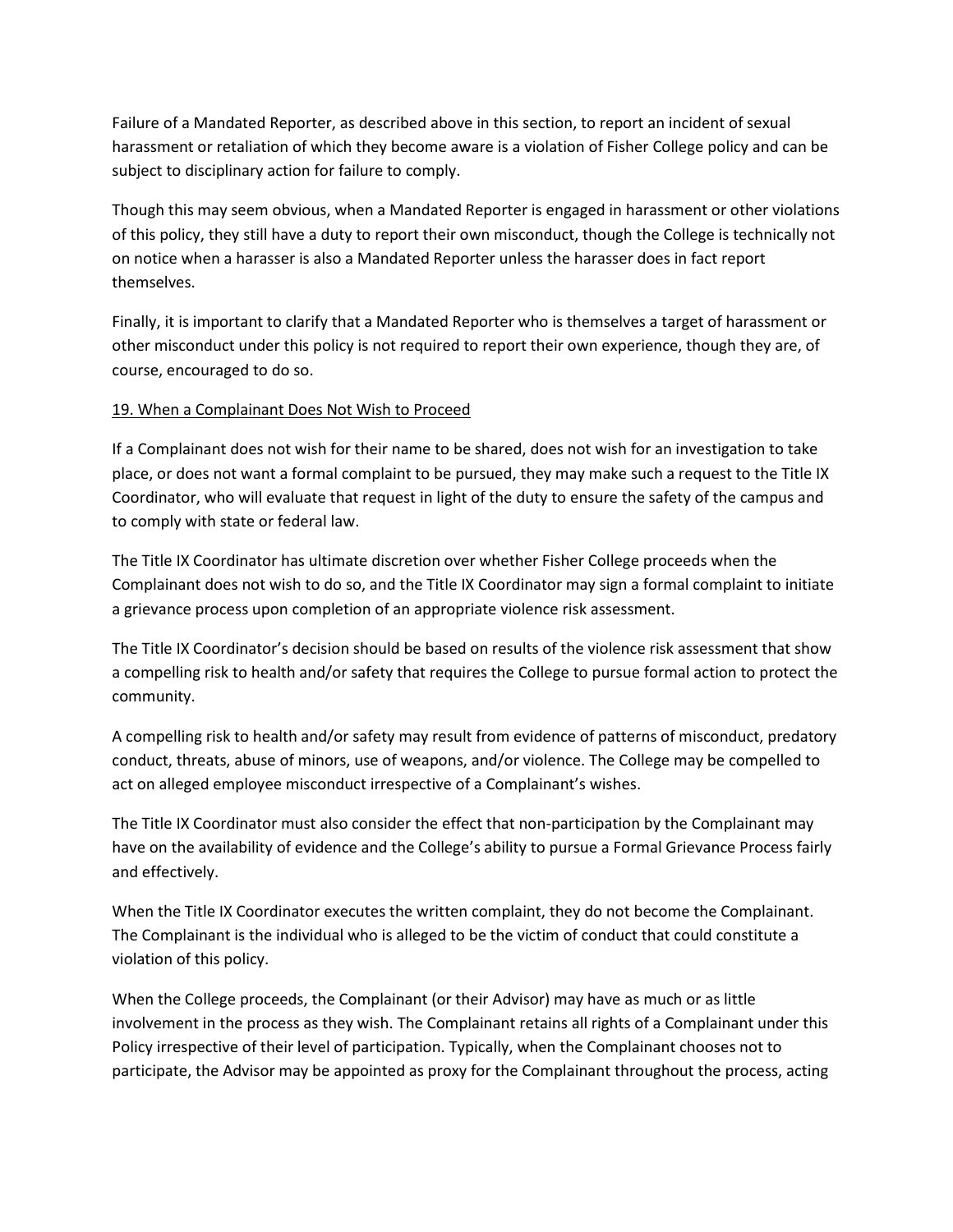to ensure and protect the rights of the Complainant, though this does not extend to the provision of evidence or testimony.

Note that the College's ability to remedy and respond to notice may be limited if the Complainant does not want the College to proceed with an investigation and/or grievance process. The goal is to provide the Complainant with as much control over the process as possible, while balancing the College's obligation to protect its community.

In cases in which the Complainant requests confidentiality/no formal action and the circumstances allow Fisher College to honor that request, the College will offer informal resolution options (see below), supportive measures, and remedies to the Complainant and the community, but will not otherwise pursue formal action.

If the Complainant elects to take no action, they can change that decision if they decide to pursue a formal complaint at a later date. Upon making a formal complaint, a Complainant has the right, and can expect, to have allegations taken seriously by Fisher College, and to have the incidents investigated and properly resolved through these procedures. Please consider that delays may cause limitations on access to evidence, or present issues with respect to the status of the parties.

#### 20. Federal Timely Warning Obligations

Parties reporting sexual assault, domestic violence, dating violence, and/or stalking should be aware that under the Clery Act, Fisher College must issue timely warnings for incidents reported to them that pose a serious or continuing threat of bodily harm or danger to members of the campus community.

The College will ensure that a Complainant's name and other identifying information is not disclosed, while still providing enough information for community members to make safety decisions in light of the potential danger.

## 21. False Allegations and Evidence

Deliberately false and/or malicious accusations under this policy are a serious offense and will be subject to appropriate disciplinary action. This does not include allegations that are made in good faith but are ultimately shown to be erroneous or do not result in a policy violation determination.

Additionally, witnesses and parties knowingly providing false evidence, tampering with or destroying evidence, or deliberately misleading an official conducting an investigation can be subject to discipline under College policy.

## 22. Amnesty for Complainants and Witnesses

The Fisher College community encourages the reporting of misconduct and crimes by Complainants and witnesses. Sometimes, Complainants or witnesses are hesitant to report to College officials or participate in grievance processes because they fear that they themselves may be in violation of certain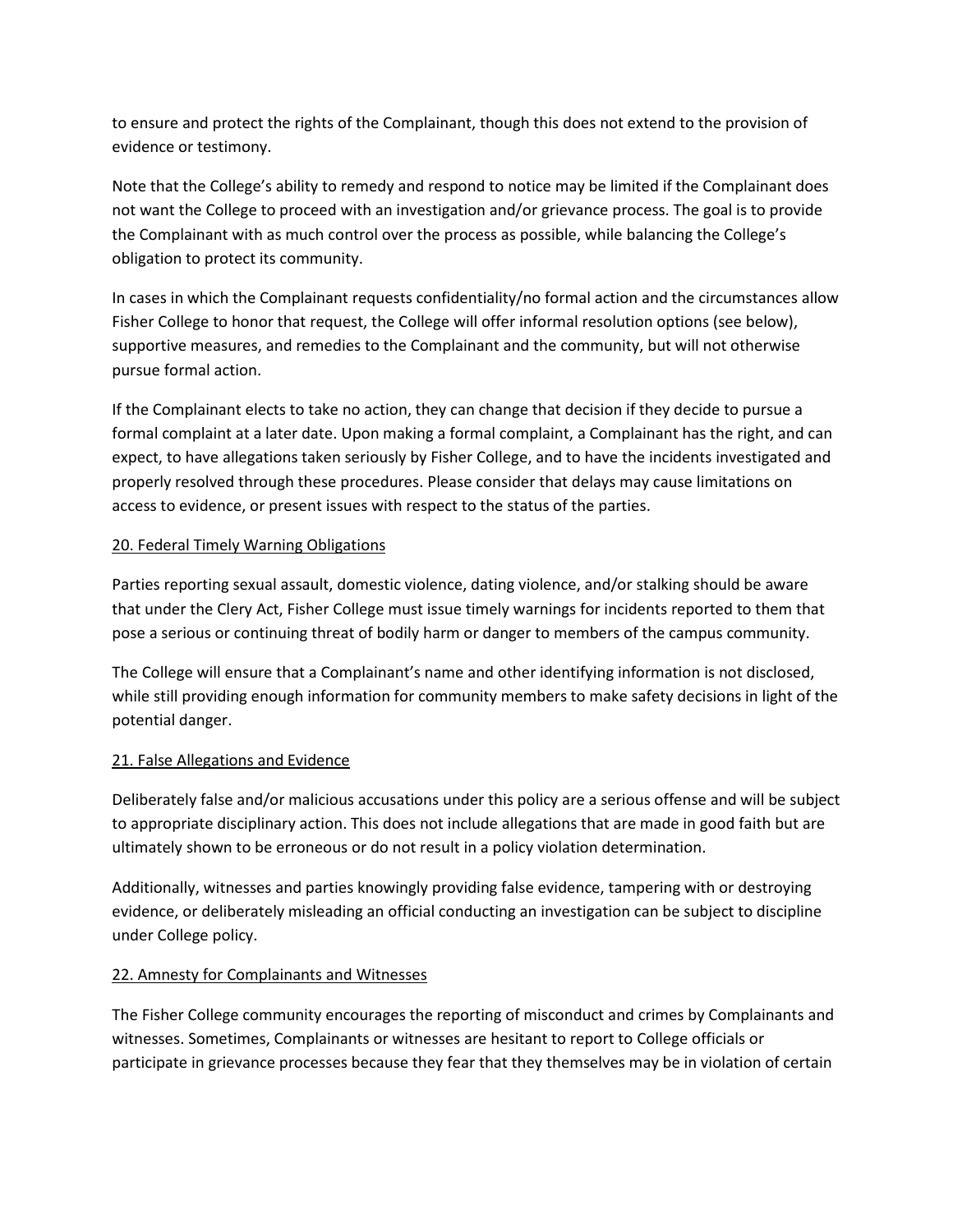policies, such as underage drinking or use of illicit drugs at the time of the incident. Respondents may hesitate to be forthcoming during the process for the same reasons.

It is in the best interests of the Fisher College community that Complainants choose to report misconduct to College officials, that witnesses come forward to share what they know, and that all parties be forthcoming during the process.

To encourage reporting and participation in the process, Fisher College maintains a policy of offering parties and witnesses amnesty from minor policy violations – such as underage consumption of alcohol or the use of illicit drugs – related to the incident.

Amnesty does not apply to more serious allegations such as physical abuse of another or illicit drug distribution. The decision not to offer amnesty is based on neither sex nor gender, but on the fact that collateral misconduct is typically addressed for all students within a progressive discipline system, and the rationale for amnesty – the incentive to report serious misconduct – is rarely applicable to Respondent with respect to a Complainant.

Students: Sometimes, students are hesitant to assist others for fear that they may get in trouble themselves (for example, an underage student who has been drinking or using marijuana might hesitate to help take an individual who has experienced sexual assault to the [Campus Police]).

The College maintains a policy of amnesty for students who offer help to others in need. Although policy violations cannot be overlooked, the College may provide purely educational options with no official disciplinary finding, rather than punitive sanctions, to those who offer their assistance to others in need.

## 23. Federal Statistical Reporting Obligations

 $\overline{a}$ 

Certain campus officials – those deemed Campus Security Authorities – have a duty to report the following for federal statistical reporting purposes (Clery Act):

- a) All "primary crimes," which include homicide, sexual assault, robbery, aggravated assault, burglary, motor vehicle theft, and arson;
- b) Hate crimes, which include any bias-motivated primary crime as well as any bias motivated larceny or theft, simple assault, intimidation, or destruction/damage/vandalism of property;
- c) VAWA-based crimes,<sup>10</sup> which include sexual assault, domestic violence, dating violence, and stalking; and
- d) Arrests and referrals for disciplinary action for weapons-related law violations, liquor-related law violations, and drug abuse-related law violations.

<sup>&</sup>lt;sup>10</sup> VAWA is the Violence Against Women Act, enacted in 1994 codified in part at 42 U.S.C. sections 13701 through 14040.